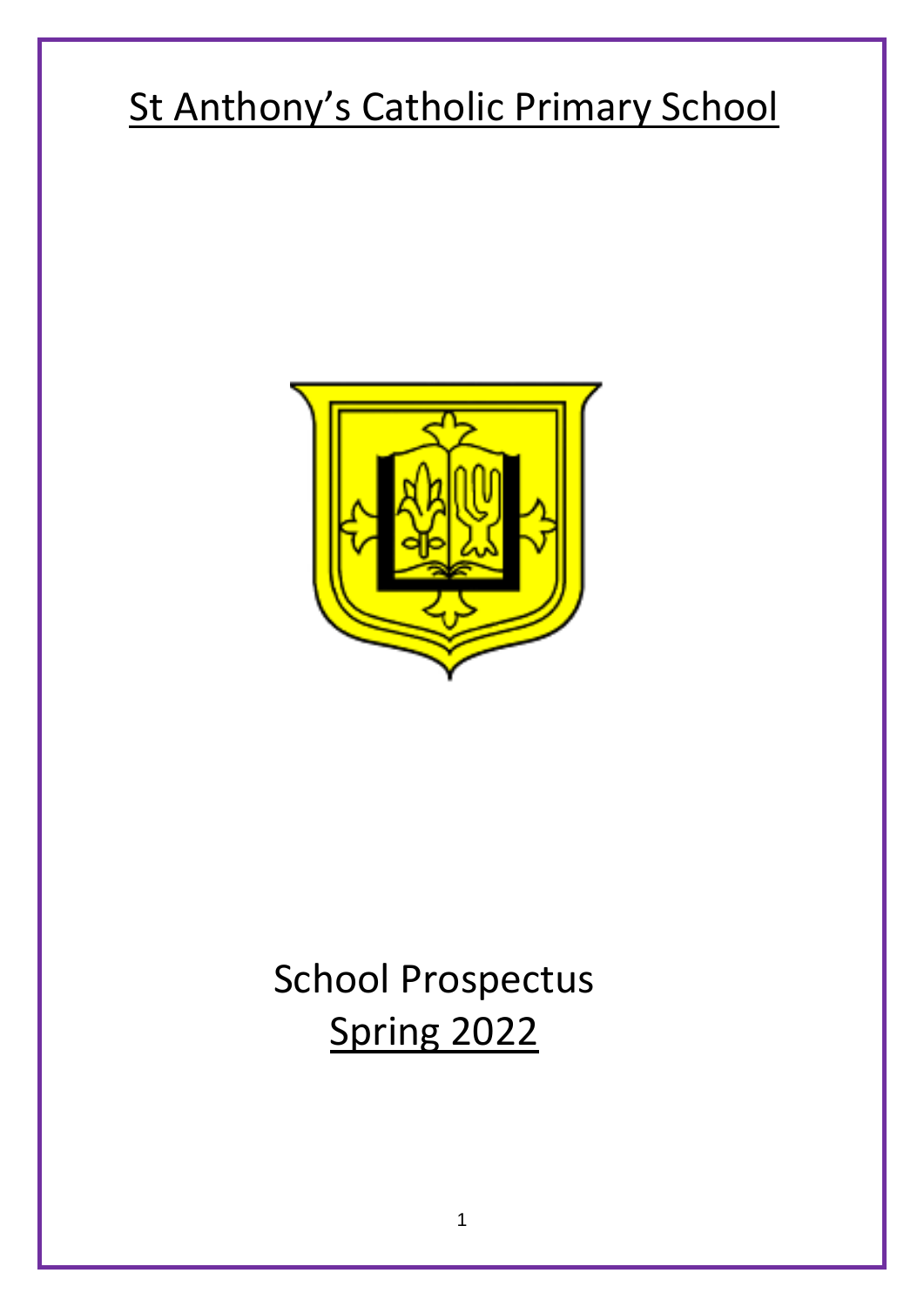# MISSION STATEMENT



Together with parents we aim to create a safe and positive learning environment where the teachings of Jesus Christ and the Catholic Church are fundamental to the whole life of the school. A place where we value the uniqueness of all members of the school community and there are opportunities for all to realise their full potential.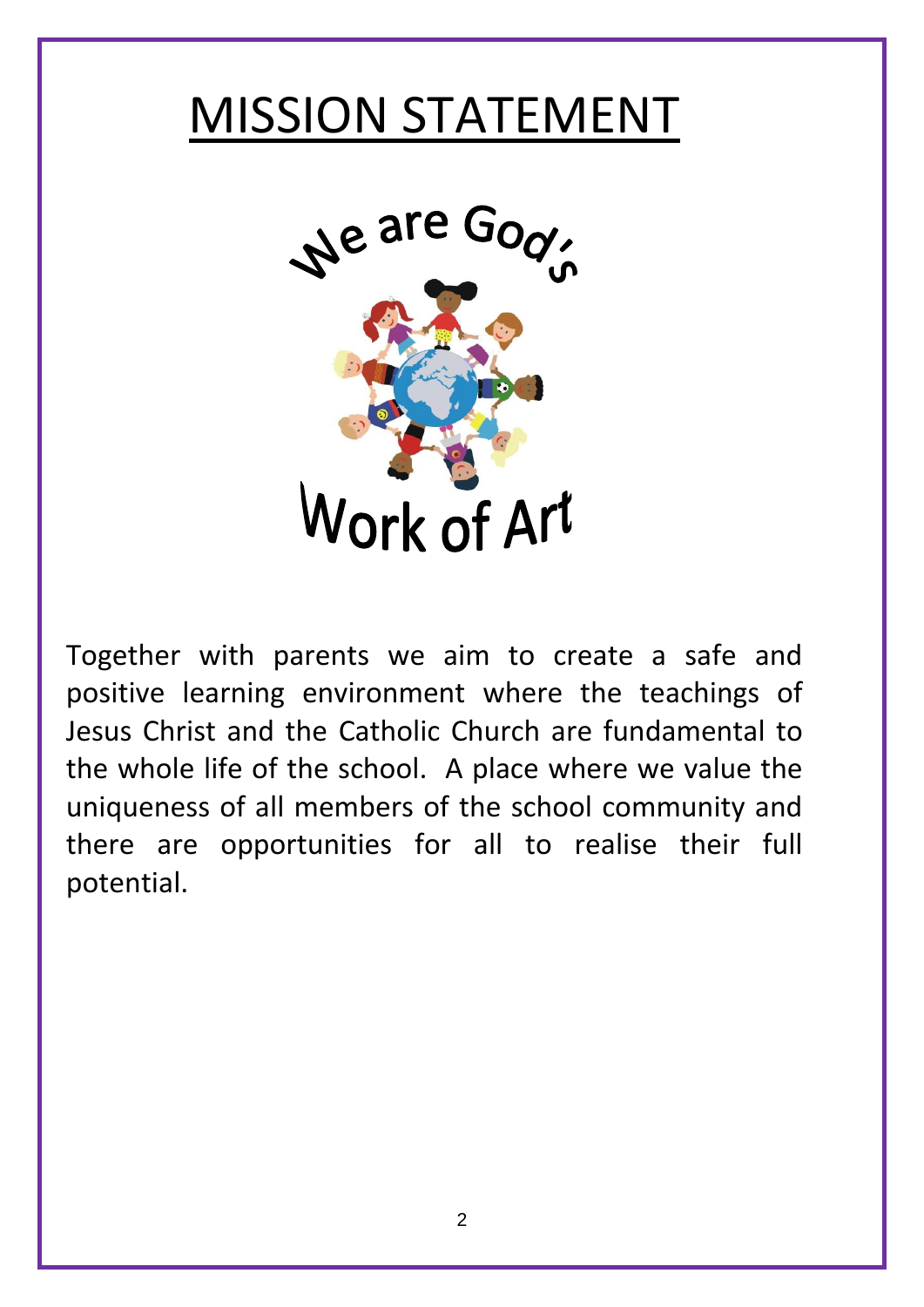## **SCHOOL GOVERNORS**

The Governors of the school, who meet at least once per term, have a range of responsibilities for the school, which include the appointment of staff, the maintenance of the building and the overseeing of the school curriculum including links with the wider community.

#### **CHAIR OF GOVERNORS**

Mr P Thompson

#### **VICE CHAIR OF GOVERNORS:**

Mr P Newsham

### **FOUNDATION GOVERNORS:**

Father P Draper Mrs M Brooks Mr T M Fitzpatrick Mr P Hindle Mrs S McMurray Mr A Sudell Mrs N Sayers

### **ELECTED PARENT GOVERNORS**:

Mrs M Blackhurst Mrs M McMurtrie

#### **LEA GOVERNOR:**

Mr V Nallamilli

#### **ELECTED STAFF GOVERNORS:**

Mrs C Livesey

### **HEADTEACHER:**

Mrs R Ballard

#### **DEPUTY HEADTEACHER**

Mrs V Berry

### **CLERK TO THE GOVERNORS:**

Governor Services Lancashire County Council

## **DIOCESAN REP:**

Diocesan Education Centre Balmoral Rd LANCASTER LA1 3BT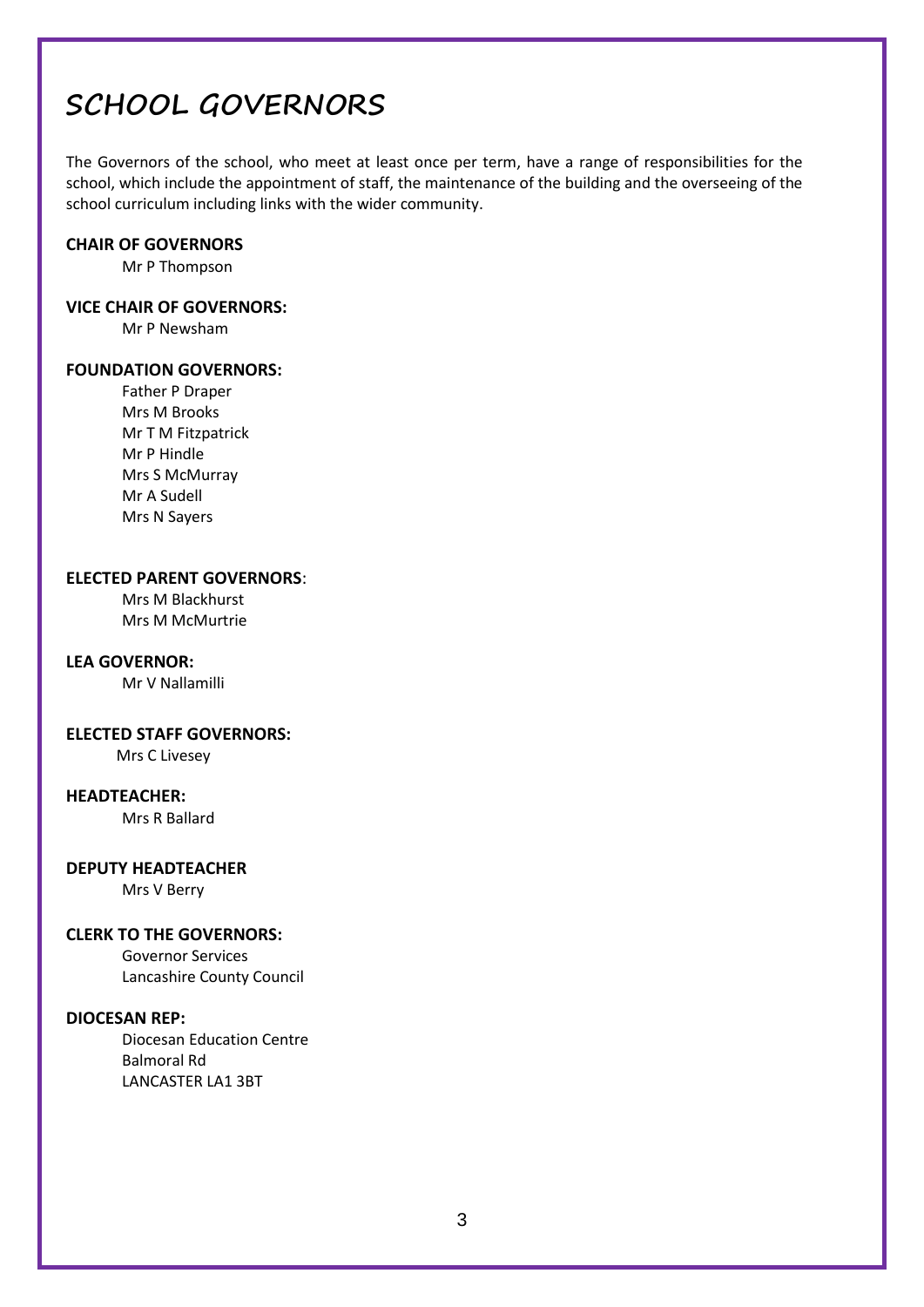## **STAFF**

## **Teaching Staff**

| Mrs R Ballard Headteacher |                                                               |
|---------------------------|---------------------------------------------------------------|
| Mrs V Berry               | Deputy Headteacher/ SENCO                                     |
|                           |                                                               |
| Mrs A Carlton             | Teaching and Learning Leader for Early Years Foundation Stage |

| Mrs S Noblett | Teaching and Learning Leader for Key Stage 1 |
|---------------|----------------------------------------------|
| Mr T Martin   | Teaching and Learning Leader for Year 3/4    |
| Mrs H Davies  | Teaching and Learning Leader for Year 5/6    |

Mrs A Carlton Mrs L Carroll (Temporary) Mrs S Chamley Miss E Clarke Miss H Davies Mrs S Eshborn Miss S Forbes (Maternity leave) Miss L Martin Mr T Martin Miss S Noblett Mrs A Noonan (Temporary) Miss H Quarmby Mrs D Walmsley Mr P Weir

A range of non-teaching staff assist in the classroom, undertake administration work, supervise school meals and keep the building clean and tidy.

Higher Level Teaching Assistants Mrs C Boardman Mrs C Livesey Mrs D Walmsley

### Pupil Mentoring & Support

Mrs S Knowles Mrs Thornton

#### Teaching Assistants

| Mrs S Alty                | Mrs D Ibbotson                  | Mrs J Lordon       |                |
|---------------------------|---------------------------------|--------------------|----------------|
| Mr M Billington           | Miss K Jaskinska                | Mrs H McEntee      |                |
| Mrs J Cairns              | Mrs J Kelly                     | Mrs K Martin       |                |
| Mrs E Eastham             | Miss D Leighton                 | Mrs O Rawcliffe    |                |
| Mr G Holme                | Mrs C Livesey                   | Mrs J Thornton     |                |
| Miss R Nicholson          | Mrs F Majumder                  | Mr R Dancer        |                |
| Mrs K Barrow              | Mrs L Cragg                     | Mrs T Woods-Porter |                |
| Office Staff              |                                 |                    |                |
| Mrs Lesley Cartwright     | School Business Manager         |                    |                |
| Mrs J Ramsden             | <b>Business Support Officer</b> |                    |                |
| <u> Site Supervisor</u>   |                                 |                    |                |
| Mr R Dancer               | Miss D Leighton                 |                    |                |
| <u>Cleaning Staff</u>     |                                 |                    |                |
| Miss K Jaskinska          | Mrs J Keane                     | Mrs J Dunkley      | Miss S Bennett |
| <u>Welfare Assistants</u> |                                 |                    |                |
| Mrs H Wood                | Miss R Howse                    | Mrs J Keane        |                |
|                           |                                 |                    |                |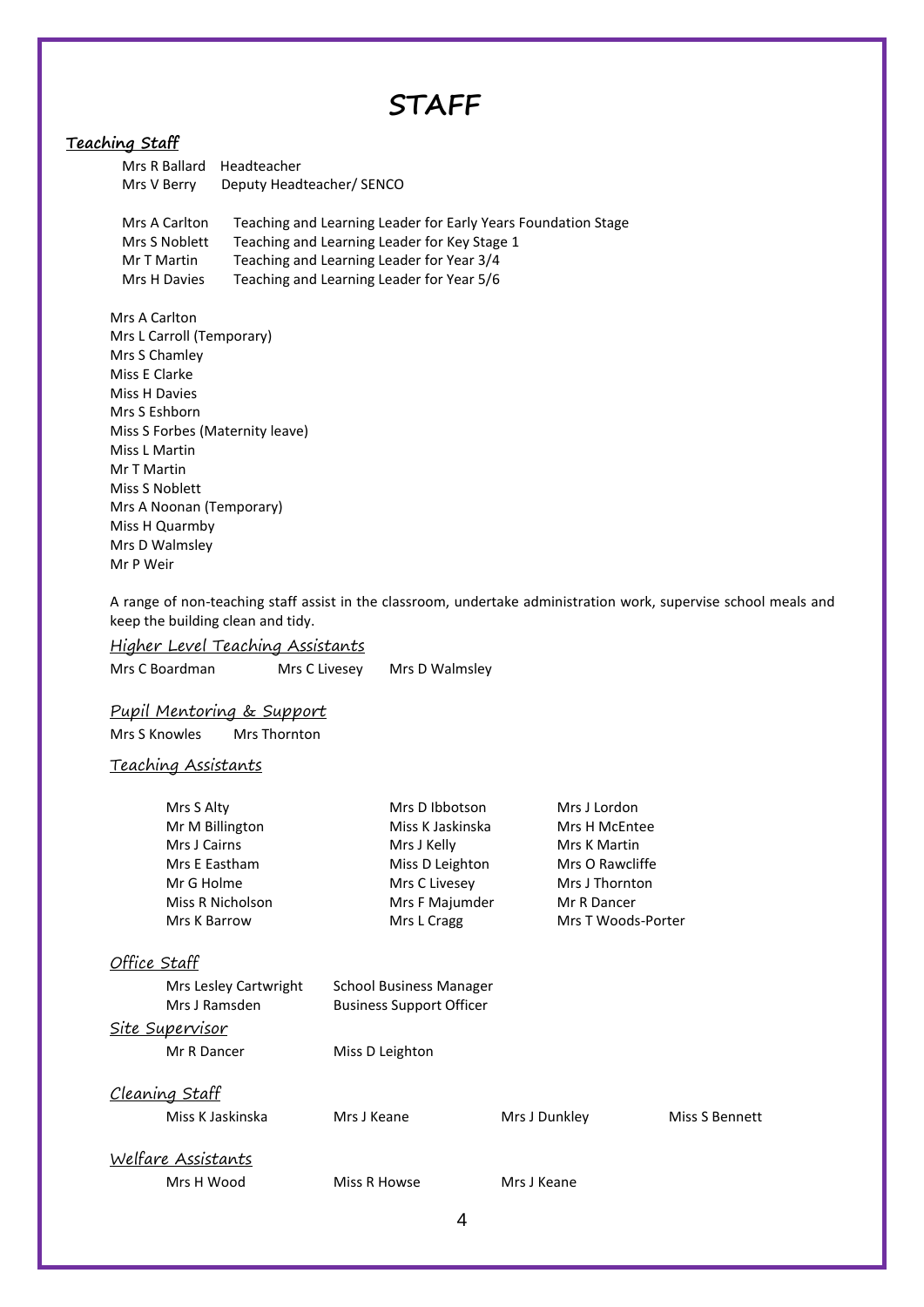## **ST ANTHONY'S CATHOLIC PRIMARY SCHOOL**

St Anthony's is a Catholic Voluntary Aided School which offers a primary education to children aged four to eleven years.

## **LOCATION**

The school serves the parish of St Anthony's. It is conveniently sited with St Anthony's Church and Our Lady's Catholic High School.

## **SCHOOL ORGANISATION**

St Anthony's has a large multipurpose hall, eleven classrooms, IT Suite, library, rooms for group work and kitchen area. It also has extensive playing fields and separate Infant and Junior playgrounds.

The School has 315 children on roll divided into 11 mixed ability classes covering the seven age ranges within the school.

St Anthony's School is a 1.5 form entry: the maximum number of children who can be admitted each Year is 45.

This figure is determined by reference to the size of the building and is subject to Law.

Normally at Key Stage 1 the school will operate with two Reception classes, and three Year 1/2 classes with no more than 30 children per class.

Reception children follow the curriculum for the Foundation Stage of Learning, which begins when the child is three and is subsequently built on until the end of the Reception Year.

From Year 1, all children follow the programmes of study in the National Curriculum, the National Numeracy Strategy and the National English Strategy.

Key stage 1 children follow a two year programme of study.

In Key stage 2 there are three Year 3/4 classes and three Year 5/6 classes. The teachers work together to share expertise and plan an exciting broad and balanced curriculum. Each child is treated as an individual and the needs of different children are taken into account during the planning process. Children are taught in whole class groups, small groups or as individuals.

At Key stage 2 there is a four-year programme of study.

At times some subjects are taught by teachers other than the class teacher.

In addition, small groups of children drawn from one or more classes work together and receive Special Needs Support as necessary.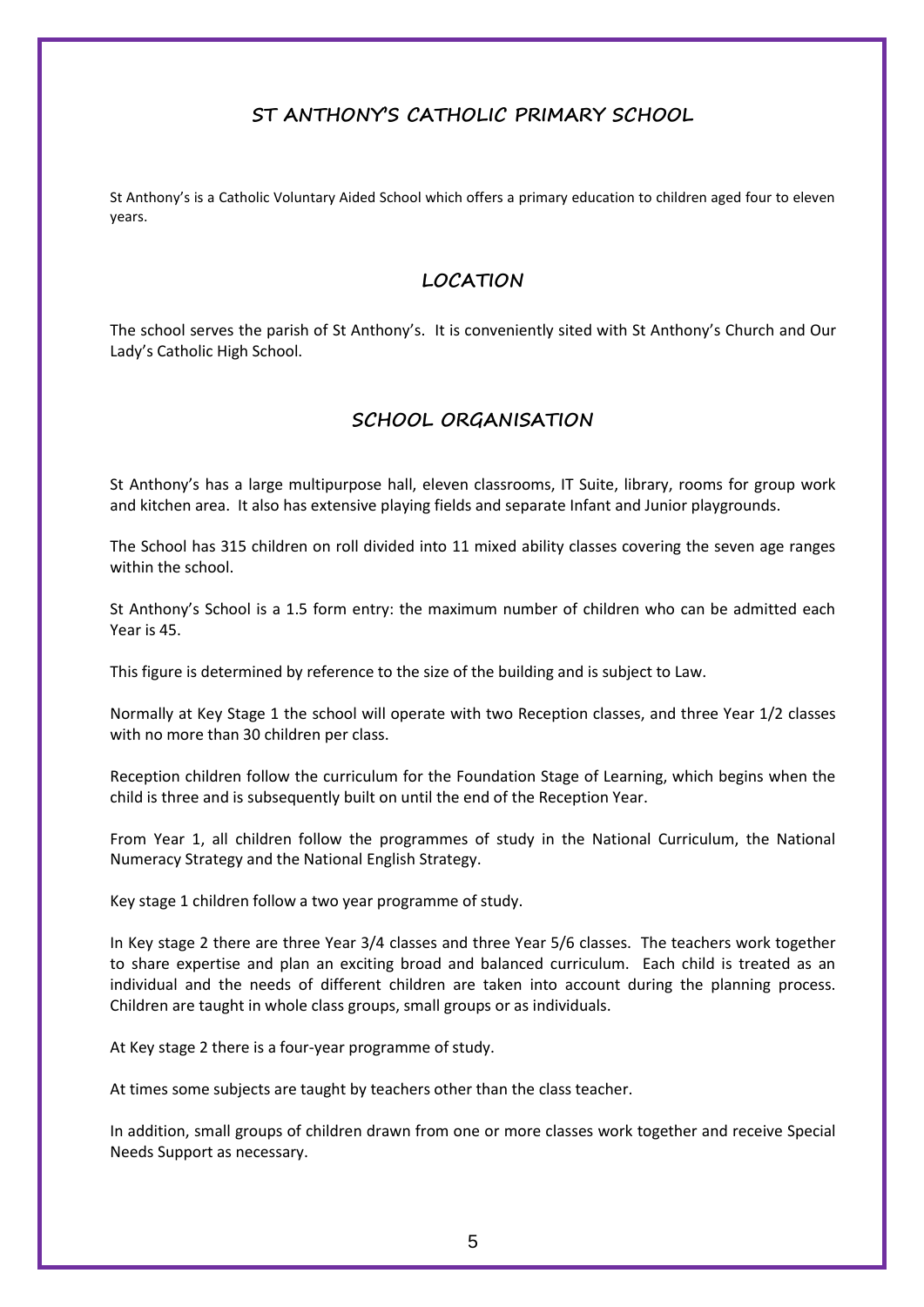## **THE SCHOOL DAY**

## • **Due to COVID bubbles the school day is currently operating at staggered times.**

| All Classes: | Morning       | 8.55am             | to | 12.00 noon         |
|--------------|---------------|--------------------|----|--------------------|
|              | Morning break | 10.30am            | to | 10.45am            |
|              | Lunch         | 12.00 noon         | to | 1.00 <sub>pm</sub> |
|              | Afternoon     | 1.00 <sub>pm</sub> | to | 3.15 <sub>pm</sub> |

Please ensure that your child is on the playground by 8.50am. KS1 children may come straight into school via the KS1 playground, KS2 are to be ready for when the bell/whistle goes at 8.55am.

We will always take care to ensure the safety of the children, but we cannot accept responsibility for more than 10 minutes before the start of school and for more than 15 minutes after finishing time.

Children who arrive after registration will be noted down in the register as 'Late'.

Please ensure you collect your child on time, however if on a rare occasion you are delayed, please telephone school and we will keep your child safe until you arrive.

Please inform us if your child is being picked up by St Anthony's After School Club or another after school care provider.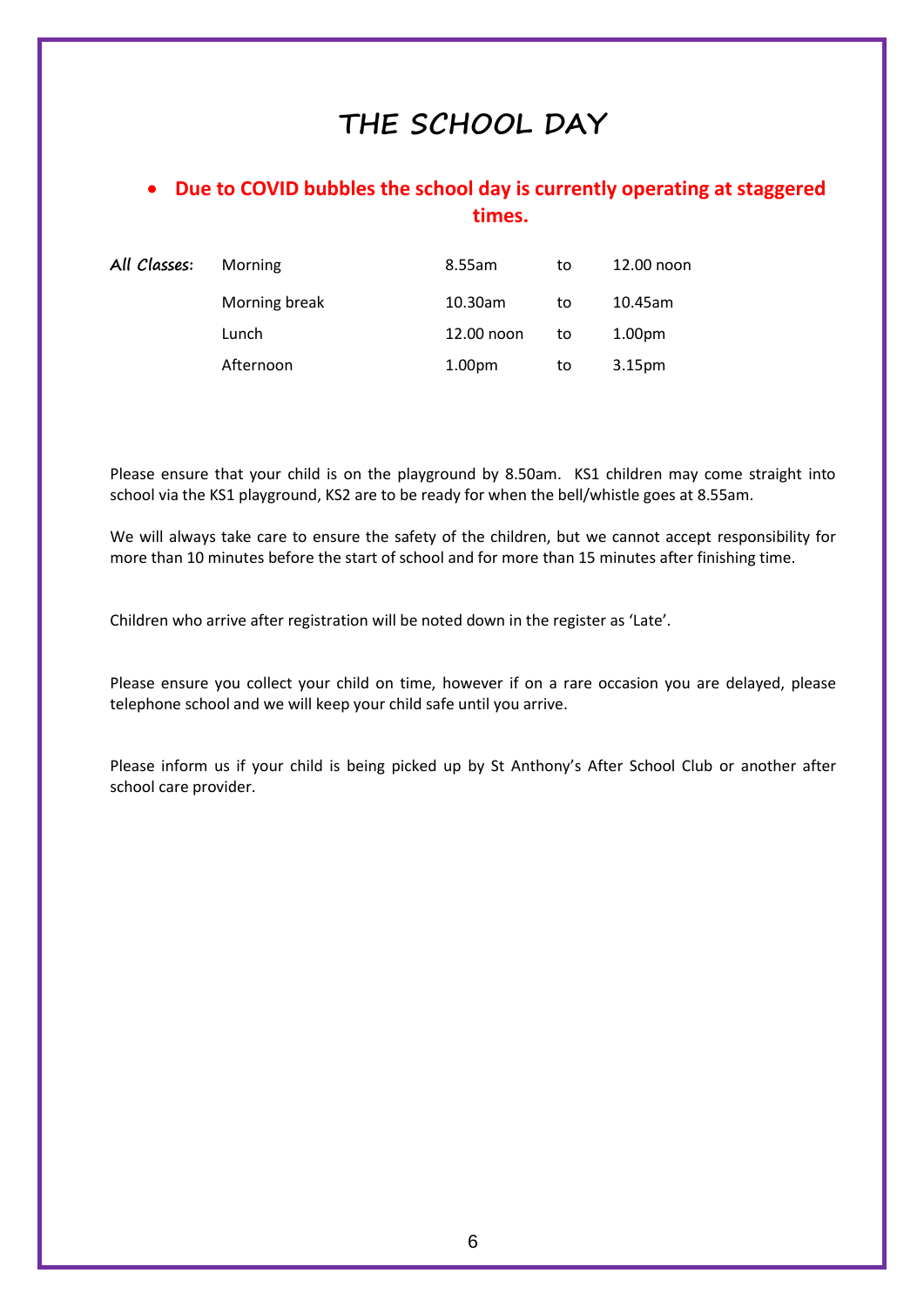

## ST ANTHONY'S CATHOLIC PRIMARY SCHOOL

#### **ADMISSIONS POLICY FOR SEPTEMBER 2022 TO AUGUST 2023**

St Anthony's is a Catholic Primary School situated in the Diocese of Lancaster and maintained by Lancashire County Council.

The Governors welcome applications from Catholic and non-Catholic parents who would like their children educated within the aims and ethos of St Anthony's Catholic School.

St Anthony's is a Catholic Primary School in which the Catholic faith and the teachings of the Catholic Church are important aspects of school life and influence the school curriculum.

We ask all parents applying for a place here to respect this ethos and its importance to the school community. This does not affect the right of parents who are not of the faith of this school to apply for and be considered for a place here.

The Governing Body is responsible for admissions within the requirements of the law. In doing so, the Governing Body has regard for:

- a. The Advice of the Diocesan Trustees on the nature and purpose of Catholic Schools.
- b. The Governing Body's responsibility towards the school and the Catholic community it serves
- c. The Catholic character of the school and its Mission Statement.

The Governing Body has set the planned admissions number for September 2022 at 45. The Local Authority and other parties required by law have been consulted on this.

In order to discharge the governors' duty to comply with infant class size limits no more than 30 children will be admitted to any one reception or infant class.

### **ARRANGEMENTS FOR ADMISSION**

- 1. Applications for a place at the school should be made on the Local Authority form or online at [www.lancashire.gov.uk/e-admissions,](http://www.lancashire.gov.uk/e-admissions) and returned to the Local Authority no later than 15th January 2022.
- 2. Parents must complete the Local Authority application form. Parents who wish their application to their Catholic school to be considered against the priority faith criteria should also complete the supplementary form. If the school is oversubscribed, failure to complete the supplementary form may result in your application for a place in this school being considered against lower priority criteria, as the governing Body will have no information upon which to assess the application on the basis of the applicant's baptism.

The supplementary information form should be returned to the school by 15<sup>th</sup> January 2022.

- 3. Each Catholic applicant will be required to produce a baptismal certificate or other evidence of baptism before the closing date for applications.
- 4. The Admissions Committee of the Governing Body will consider all applications at the same time after the given closing date.
- 5. Offers will be made by the Local Authority on  $16<sup>th</sup>$  April 2022.
- 6. A waiting list for children who have not been offered a place will be kept for the Autumn term in the academic year of admission and will be ranked according to the admissions criteria and not by the date that their application was received or their name was added to the list. Parents/guardians are invited to contact the school if they wish to be informed of the child's position on the waiting list.
- 7. As required by law all children with a Statement of Special Educational Needs naming the school will be admitted before the application of the admission/oversubscription criteria. **ADMISSION/OVERSUBSCRIPTION CRITERIA**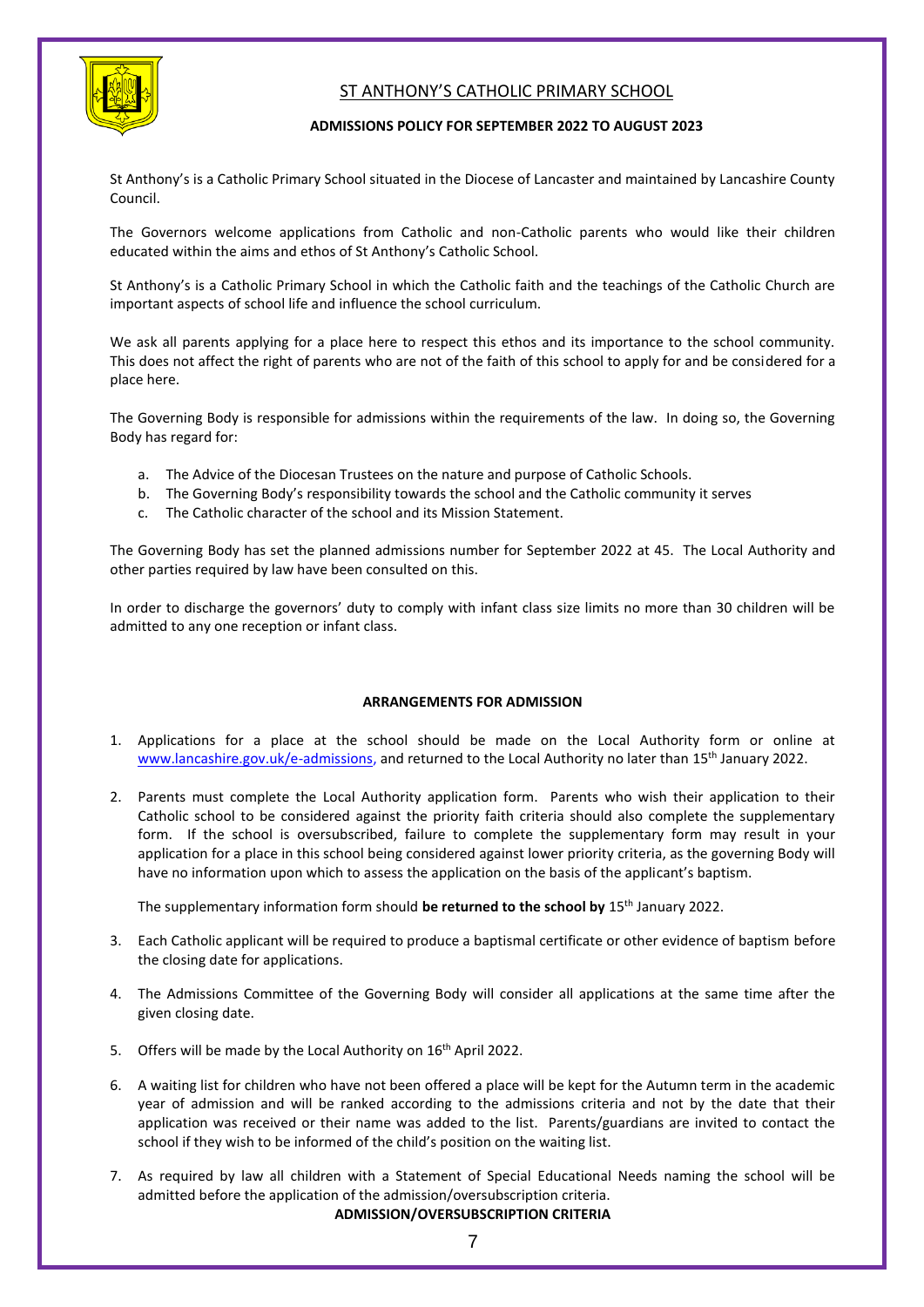The Governors will admit up to 45 children in September 2022. If the number of applications for admission exceeds the places available, children will be admitted in the order of priority set out below.

- 1. Baptised Looked-After Catholic Children and previously Looked-After Catholic Children. This includes children who were looked after but ceased to be so because they became adopted or became subject to a Child Arrangement Order or Special guardianship Order.
- 2. Baptised Catholic children who live in the parish of St Anthony's with a sibling in the school at the time of expected admission.
- 3. Other Baptised Catholic children who live in the parish of St Anthony's.
- 4. Other Baptised Catholic with a sibling in the school at the time of expected admission.
- 5. Other Baptised Catholic children.
- 6. Other Looked-After Children and previously Looked-After Children. This includes children who were looked after but ceased to be so because they became adopted or became subject to a Child Arrangement Order or Special guardianship Order.
- 7. Other children with a sibling in school at the time of expected admission.
- 8. Children with social or medical needs where the application is accompanied by a declaration from an appropriate medical professional naming the school.
- 9. Other children.

In the event of oversubscription in any of the above criteria places will be allocated according to the following tie breaker criteria which are listed in priority order:

**Applicants living nearest to the school**. The distance between an applicant's home and school is measured as a straight line from the centre of the home address to the centre of the school. Distances are measured using the Council's Geographic Information System.

#### **Definitions**

#### **Looked After Children**

This means a child who is looked after by a local authority in accordance with section 22 of the Children Act 1989. This is a child in public care who is in the care of a local authority or provided with accommodation by that authority.

A looked after child leaving care through an adoption order, special guardianship order or residence order will retain the same priority for school admissions that they had as a looked-after child.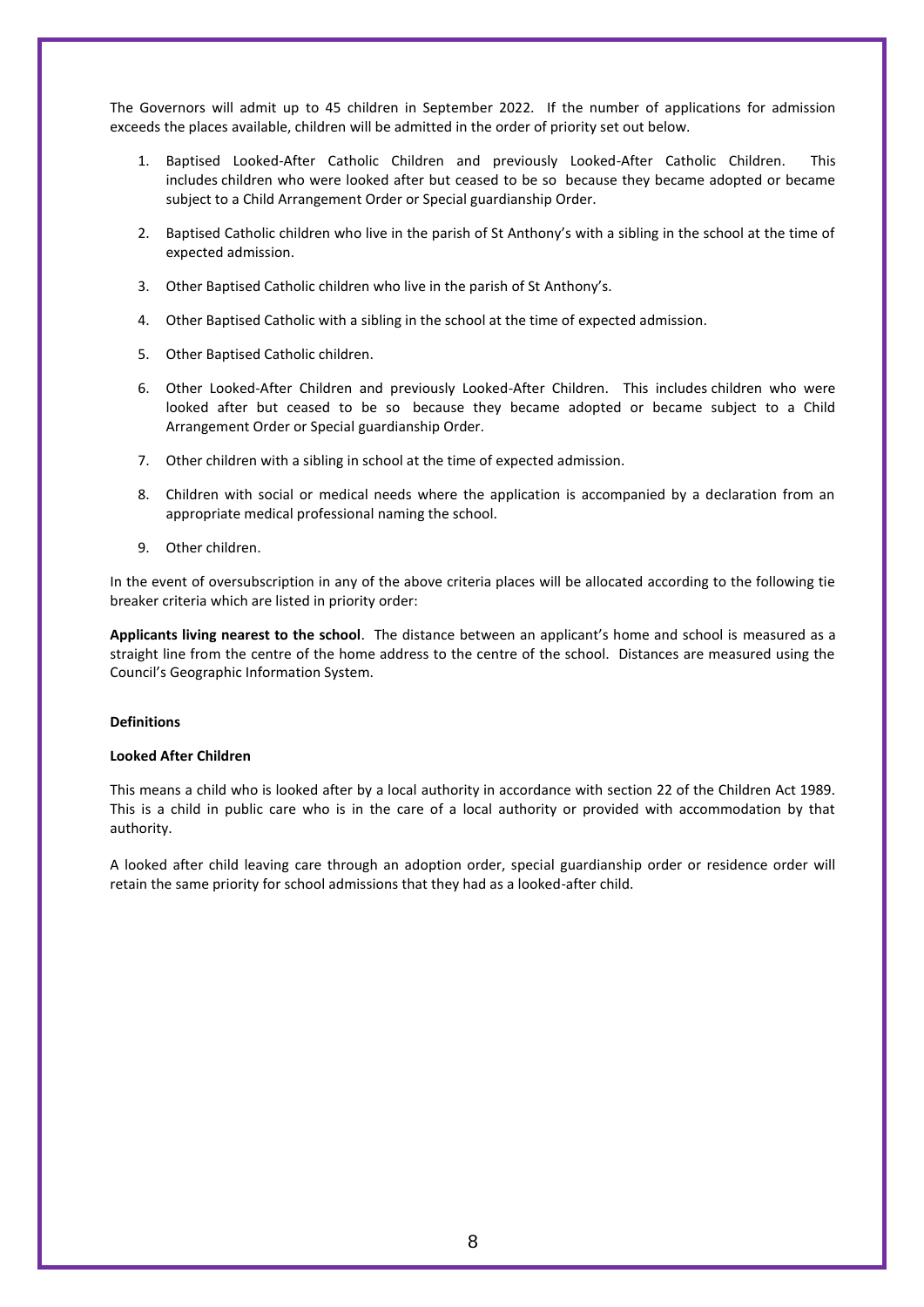#### **Sibling**

Sibling refers to full brothers or sisters, half brothers or sisters, adopted brother or sister, or the child of the parent/guardian's partner where the child for whom the place is sought is living in the same family unit at the same address as that sibling. Stepchildren or foster children who live at the same address are also classed as siblings.

#### **Address of Pupil**

The address used on the school's admission form must be the current one at the time of application. If the address changes subsequently, the parents should notify the school. In some cases, for example, where shared parental living arrangements are in place, a child's address may be difficult to determine. In these circumstances, the address used for child benefit purposes, ie, the address of the parent claiming the child benefit, will be used.

If you are moving house and applying for the school and it is not oversubscribed, using your new address may not be a problem. In the event of over subscription it may be possible to consider your application on the basis of an address you are intending to move to. You must be resident at a specific address and not just a stated intention to move to an area. You must provide evidence that you have exchanged contracts on a house or have an offer of a tenancy on a property in which you intend to live and which will be in place when your child would start at the school. This evidence must be submitted as soon as possible as soon as possible and no later than the deadline stipulated. Further evidence, eg utility bills, will also need to be submitted.

#### **Twins, etc**

Where there are twins, etc wanting admission and there is only a single place left within the admission number, then the governing body will exercise as much flexibility as possible within the requirements of infant class sizes. In exceptional circumstances cases we are now able to offer places for both twins and all triplets, even when this means breaching infant class size limits.

#### **Late Applications**

Applications received after the stipulated closing date will be treated as late applications. Only in exceptional circumstances, and where appropriate evidence is provided, will applications received after the closing date (but before offers of places have been made) be considered alongside those received on time.

#### **Fraudulent Applications**

Where the governing Body discovers that a child has been awarded a place as a result of an intentionally misleading application from a parent, for example, where a false address has been provided, then the governing Body is required to withdraw the offer of a place. The application will then be considered afresh and a right of appeal offered if a place is refused.

#### **Appeal Arrangements**

If an application for admission has been turned down by the governing body parents can appeal to an independent appeals panel. This appeal should be sent in writing to the clerk to the governors at the school within 14 days of notification of refusal. The date of notification will be considered to be 2 working days after posting by first class post of the refusal to offer a place. The parents must give their reasons for appealing in writing. The decision of the appeal panel is binding on the parents and on the governing body.

#### **Non Routine or 'In Year' Admissions**

It sometimes happens that a child needs to change school other than at the "normal" time; such admissions are known as non-routine or in-year admissions. Parents wishing their child to attend this school should arrange to visit the school. They will be provided with an application form once they have a definite local address. If there is a place in the appropriate class, then the governors will arrange for the admission to take place. If there is no place, then the admissions committee will consider the application and information about how to appeal against the refusal will be provided. Appeals for children moving into the area will not be considered until there is evidence of a permanent address, e.g. exchange of contracts or tenancy agreement with rent book.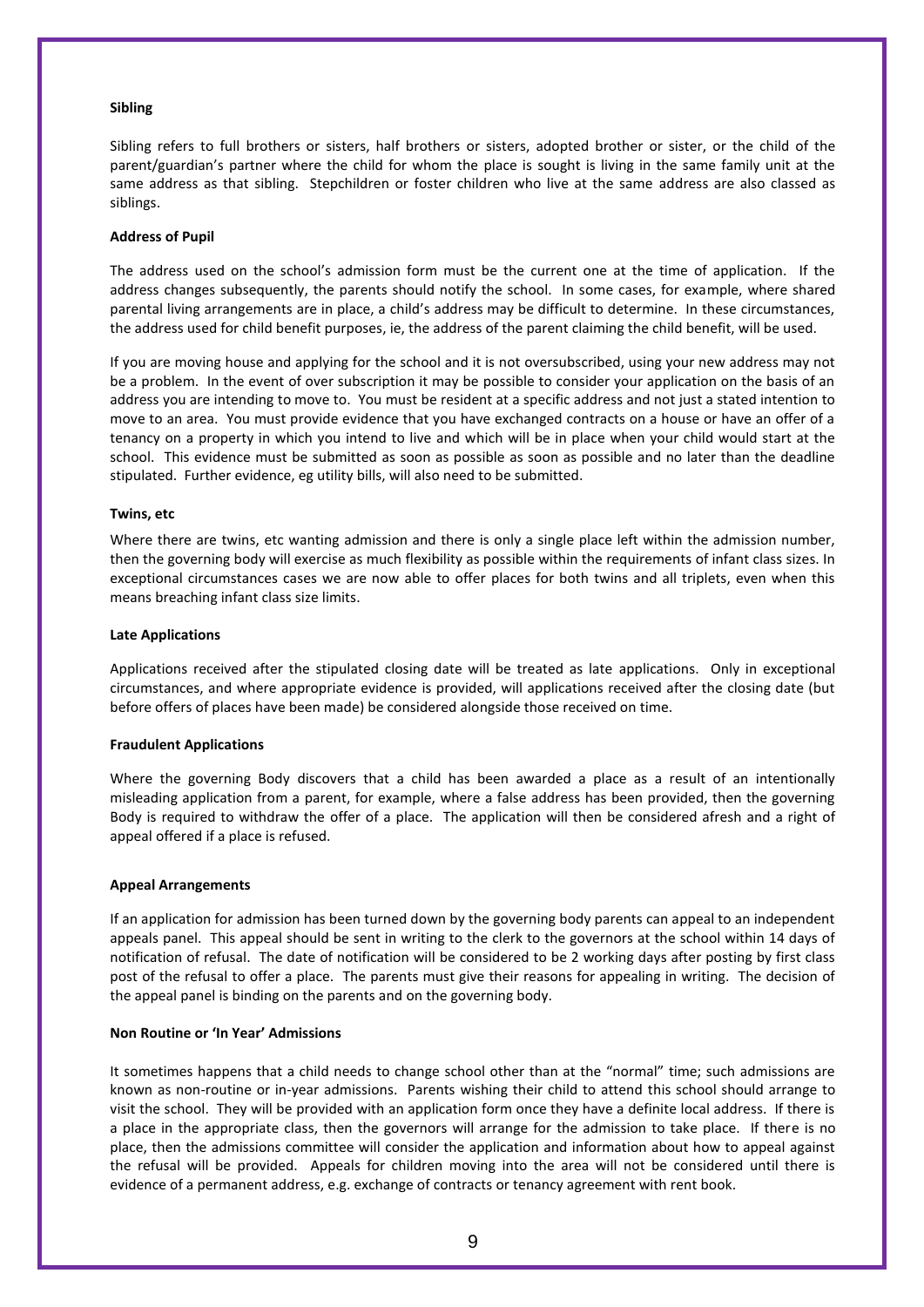Please note that you cannot re-apply for a place at a school within the same school year unless there has been relevant, significant and material change in the family circumstances.

#### **Deferred admission** (Primary and Infant schools only)

If your child is due to start school during the next academic year, it is important that you apply for a place for September. If your child's fifth birthday is between the months of September and December, then, if you wish it, admission may be deferred until January; if it is between January and April, then admission may be deferred until the start of the summer term though it is likely to be in your child's interest to start no later than January.

Part time attendance (Primary and Infant schools only).

Parents can request that their child attends part-time until the child reaches compulsory school age.

Parents may ask to defer accessing an offered reception place until the first day of term after a child's fifth birthday. If your child's fifth birthday is between April and August then they can start school from the September after this takes place. The expectation would be that parents have decided that the child will miss the full reception year and they would have to apply for Year 1 places (if any remained available). Requests for full year deferral with a retained reception start will be considered individually. Parents would be expected to provide substantial and exceptional evidence of the need for this to happen (personal views and reference to national research will not suffice). Further information is on the Local Authority web site at [www.lancashire.gov.uk/schools](http://www.lancashire.gov.uk/schools) (primary admission information for parents).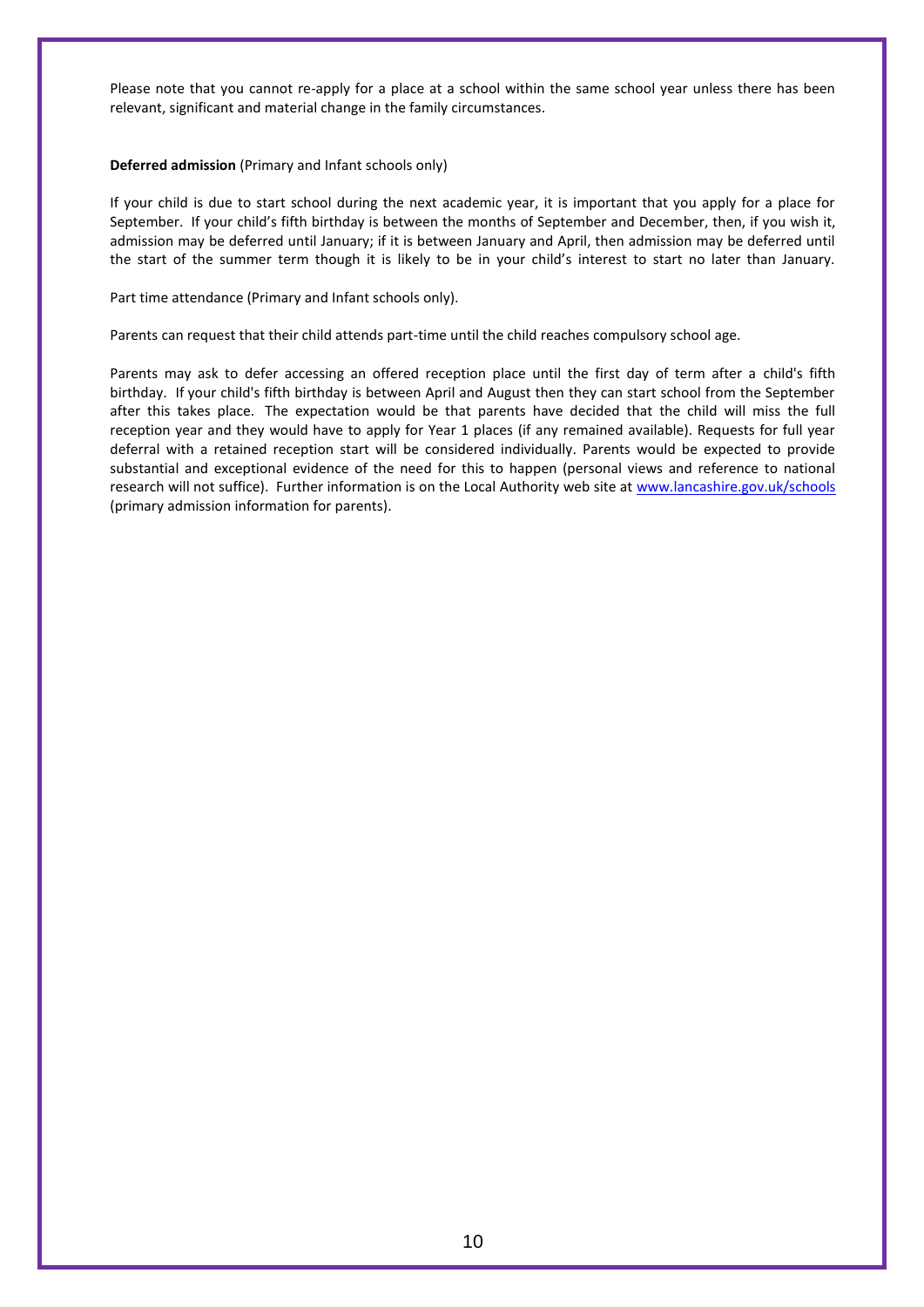#### **DIOCESE OF LANCASTER ADMISSION TO CATHOLIC SCHOOLS SEPTEMBER 2022 SUPPLEMENTARY INFORMATION FORM**

If you are applying for a place for your child in a St Anthony's Catholic School on faith grounds please complete this form **in addition** to the Local Authority Form available online or issued by the Local Authority.

This supplementary information form will assist the Governors of the school in deciding whether your child qualifies for a place. Failure to complete the form may affect where your child is placed within the oversubscription criteria.

|                                                                           |        | This form must be completed by the parent/guardian                                                                     |     |                       |                                         |
|---------------------------------------------------------------------------|--------|------------------------------------------------------------------------------------------------------------------------|-----|-----------------------|-----------------------------------------|
| Name of Child:<br>1.                                                      |        |                                                                                                                        |     |                       |                                         |
| Address of Child:<br>2.                                                   |        |                                                                                                                        |     |                       |                                         |
|                                                                           |        |                                                                                                                        |     |                       |                                         |
|                                                                           |        |                                                                                                                        |     |                       |                                         |
|                                                                           |        |                                                                                                                        |     |                       |                                         |
| Are you applying for a place because of: (You may tick more than one box) |        |                                                                                                                        |     |                       |                                         |
| Living in local area                                                      | $\Box$ | Special social/medical needs                                                                                           |     | $\Box$                |                                         |
| Sibling in school                                                         | $\Box$ | Faith commitment                                                                                                       |     | O                     |                                         |
| Certificate or details of place and date of baptism                       |        | If a Catholic, I confirm that the applicant is a baptised Catholic and enclose proof of baptism eg. Copy of Baptismal  | Yes | $\Box$                | No                                      |
| $\Box$                                                                    |        |                                                                                                                        |     |                       |                                         |
| 5.<br>2021                                                                |        | Name(s) of any sibling(s) who will be attending St Anthony's at time of the applicant's planned admission in September |     |                       |                                         |
| Name                                                                      |        |                                                                                                                        |     | Date of birth         |                                         |
| Name                                                                      |        |                                                                                                                        |     |                       | <u> 1989 - Johann Barbara, martin a</u> |
| Name                                                                      |        |                                                                                                                        |     |                       |                                         |
|                                                                           |        |                                                                                                                        |     | DATE: _______________ |                                         |
| Please return form to:                                                    |        |                                                                                                                        |     |                       |                                         |
|                                                                           |        | St Anthony's Catholic Primary School, St Anthony's Drive, Fulwood, PRESTON, PR2 3SQ BY 15th January 2022               |     |                       |                                         |
|                                                                           |        | 11                                                                                                                     |     |                       |                                         |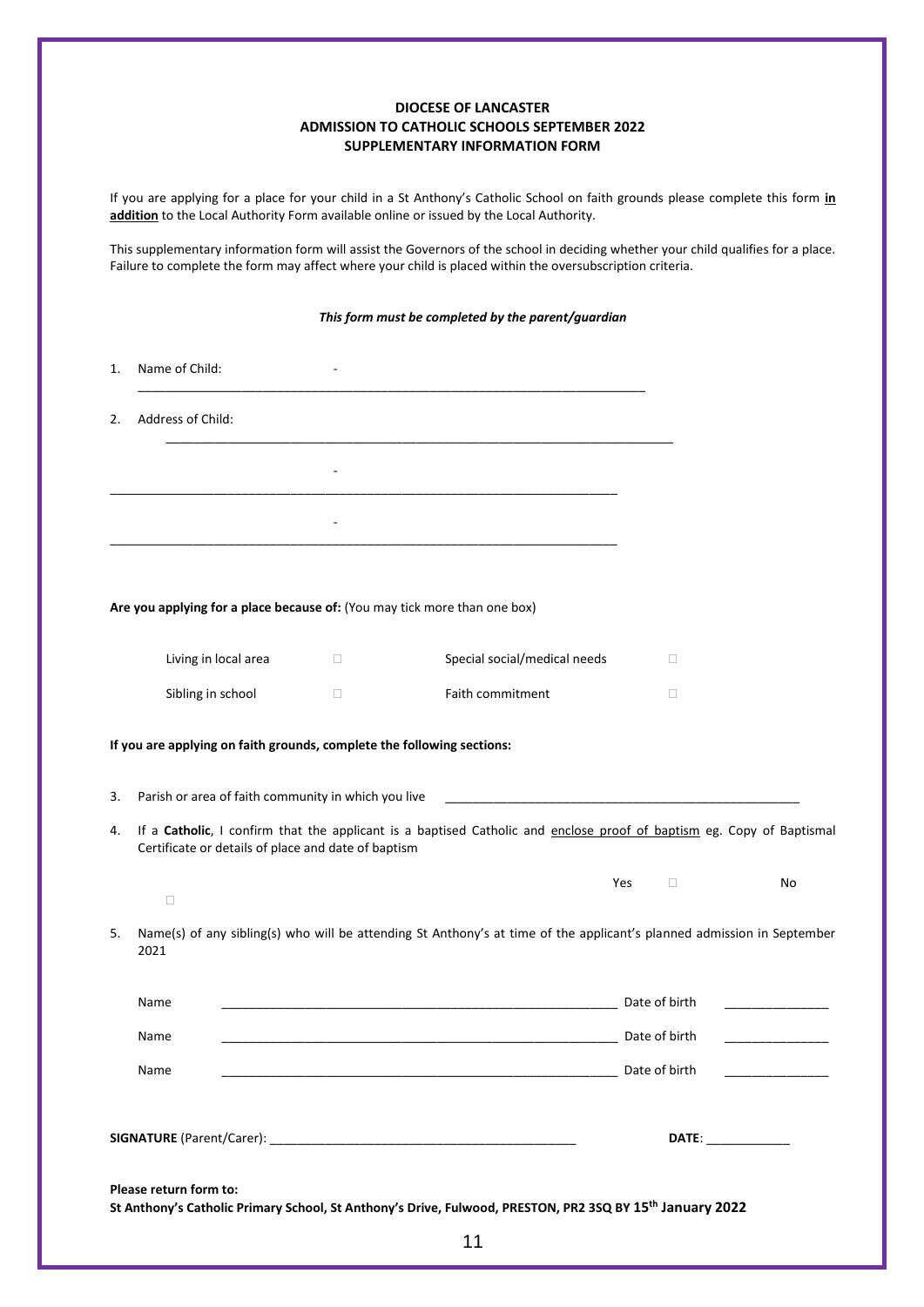## **ROAD SAFETY**

The school will actively support the development of positive attitudes towards road usage. This will be achieved through the integration of appropriate road safety themes and topics into the curriculum.

In addition, efforts will be made to work in partnership with parents in order to further encourage safe practices on or near the road, through the provision of relevant publicity materials and information.

Your child is a very important person both to you and to our school. We want him/her to develop both physically and emotionally and together we can bring out the best in him/her.

Unfortunately, this development can be cut short.

Road accidents are the biggest single cause of injury and death to children aged between 1 and 15 years. We, as a school, can broaden your child's horizons, but it is you, the parent, whose behaviour they will imitate on the road.

Your child is out and about with you either as a pedestrian, cyclist or in your car. It's your example they will follow – good or bad.

> Please can we appeal to parents who live close to school to walk to and from school because of traffic/parking problems. If you **have** to use a car **please drive slowly and carefully through the car park.**

## Please within the fenced areas of the building and not down the centre of the car park

## Thank you

We have bike stands on the Key Stage 2 playground, available for use by all children in the school.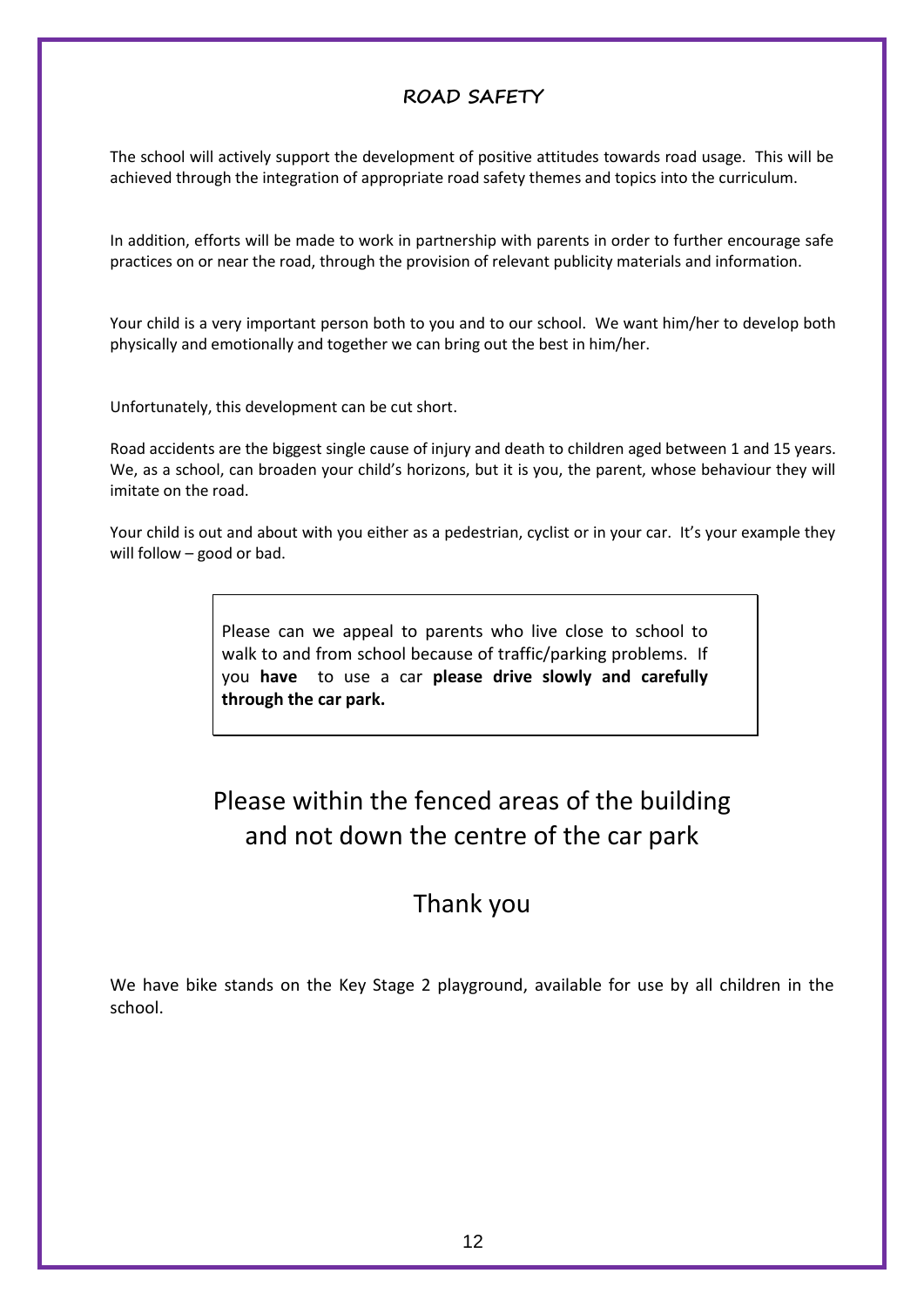## **THE CURRICULUM**

We encourage the child's natural curiosity and interest in his/her physical and social environment and we look for opportunities to build personal interests and hobbies.

We try to give the children first hand experience or insight by arranging visits to places of interest and inviting members of the local community to speak to the children about their life and work.

## **Religious Education**

St Anthony's is a Catholic school.

The first concern of the school is to provide a Catholic Christian atmosphere in which the children can develop a personal relationship with God and can grow in the knowledge of their faith.

The teaching of Christ is fundamental to the whole life and curriculum of the school.

The children are encouraged to make a personal contribution to class Masses and to take an active part in the variety of religious assemblies and Collective Worship. Collective Worship is held in class groups, Key stage groups or as a Whole School.

Regular opportunities are provided for the children to receive the Sacraments. Our priest is involved in the link between school and church.

The teaching of Religious Education follows the Way the Truth and the Life RE programme – one of the schemes approved and supported by the Roman Catholic Diocese of Lancaster.

## **English**

While the teaching of Reading, Writing and Listening is to be found in most subjects throughout the school, our approach to the direct teaching of English is through the National Strategy which we supplement with extra focussed writing sessions.

We pay particular attention to the teaching of Reading and we use a combination of several published Reading Schemes and a variety of approaches.

Correct spelling, grammar, neat and legible handwriting, presentation and pronunciation are all part of Language Development and proper emphasis is placed on them.

## **Maths**

Our approach to teaching Maths is in line with the National Strategy. Each lesson is divided into three sections.

• An oral section starts each lesson when children are being encouraged and guided through developing their mental strategies.

Some of this is to promote a speedier level of mental calculation. Other apparatus gives children the tools needed to perform mathematical operations.

The second part involves the teaching and developing of new topics and concepts, the extension of work previously learnt, or in using and applying these skills within the whole class or group situation.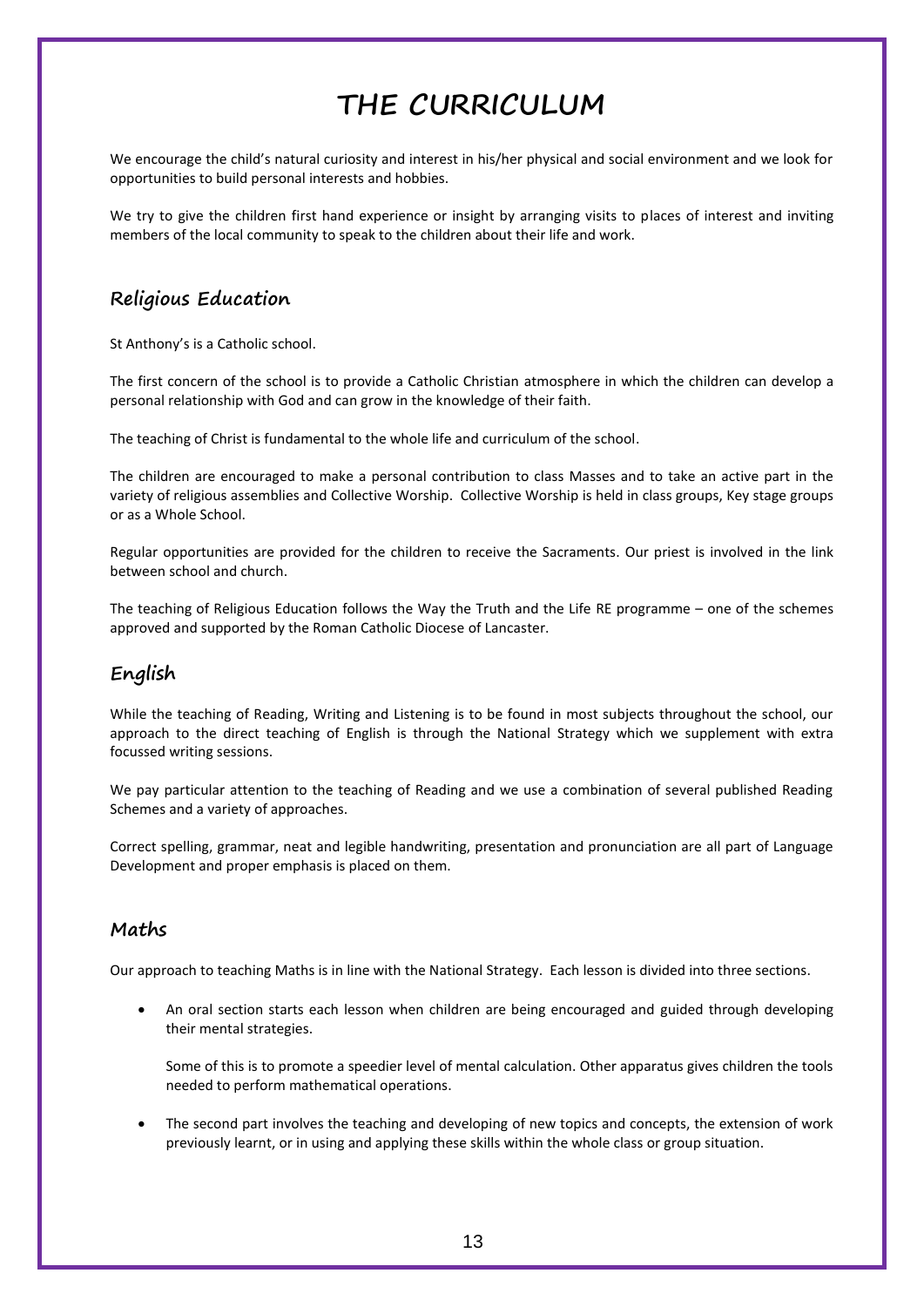The plenary session gives the chance to present, or explain together, aspects learnt during the main activity. It also leads to discussion of skills learnt, problem solving activities or to present children with practical activities to do at home.

Much emphasis is placed on experiencing, understanding and enjoying Maths. A wide variety of mathematical equipment is available to the children throughout the school.

## **SCIENCE**

In Science lessons children explore three main scientific areas:

- Life Processes and Living Things covering aspects of animals, plants and the local environment.
- Materials including grouping, classifying, changing and separating different materials.
- Physical processes including electricity, forces, light, sound and Earth and beyond.

The children are encouraged to observe, record findings, question, predict, hypothesise and reason. Practical experiments are carried out in order to encourage investigative problem solving.

Good use is made of the local and natural environment.

## **INFORMATION COMMUNICATION TECHNOLOGY**

We use computers and control technology in this area of the curriculum. We have a range of systems in school, including CD ROMs. Our computer suite is used to develop the children's ICT skills through a more hands on, systematic approach. The children will have access to email and the use of Intranet and Internet to aid independent study.

## **HISTORY AND GEOGRAPHY**

These subjects are mainly taught through National Curriculum Programmes of study. Study units are developed by the teacher to provide experiences and opportunities appropriate to the children's age and development and to fulfil National Curriculum requirements. They may also include seasonal activities, the study of Current Affairs and cross-curricular themes. We emphasise the relevance of these studies to everyday life. We encourage the development of reference skills and map work.

## **MUSIC**

We try to give the children as broad and as varied an experience of musical expression as possible. We introduce them to music from around the world from diverse cultures. We introduce them to great composers, styles, techniques and notation. We encourage them to make music individually and as a group. We have a specialist music teacher in school one day per week. Keyboard, guitar and drum lessons are available for all KS2 pupils for a nominal fee. All Year 3/4 pupils have lessons at Our Lady's Catholic High School each week. Year 5/6 pupils receive music lessons in school by Lancashire Music Services. There is no charge for this. We also have a school choir and this is proving to be very popular.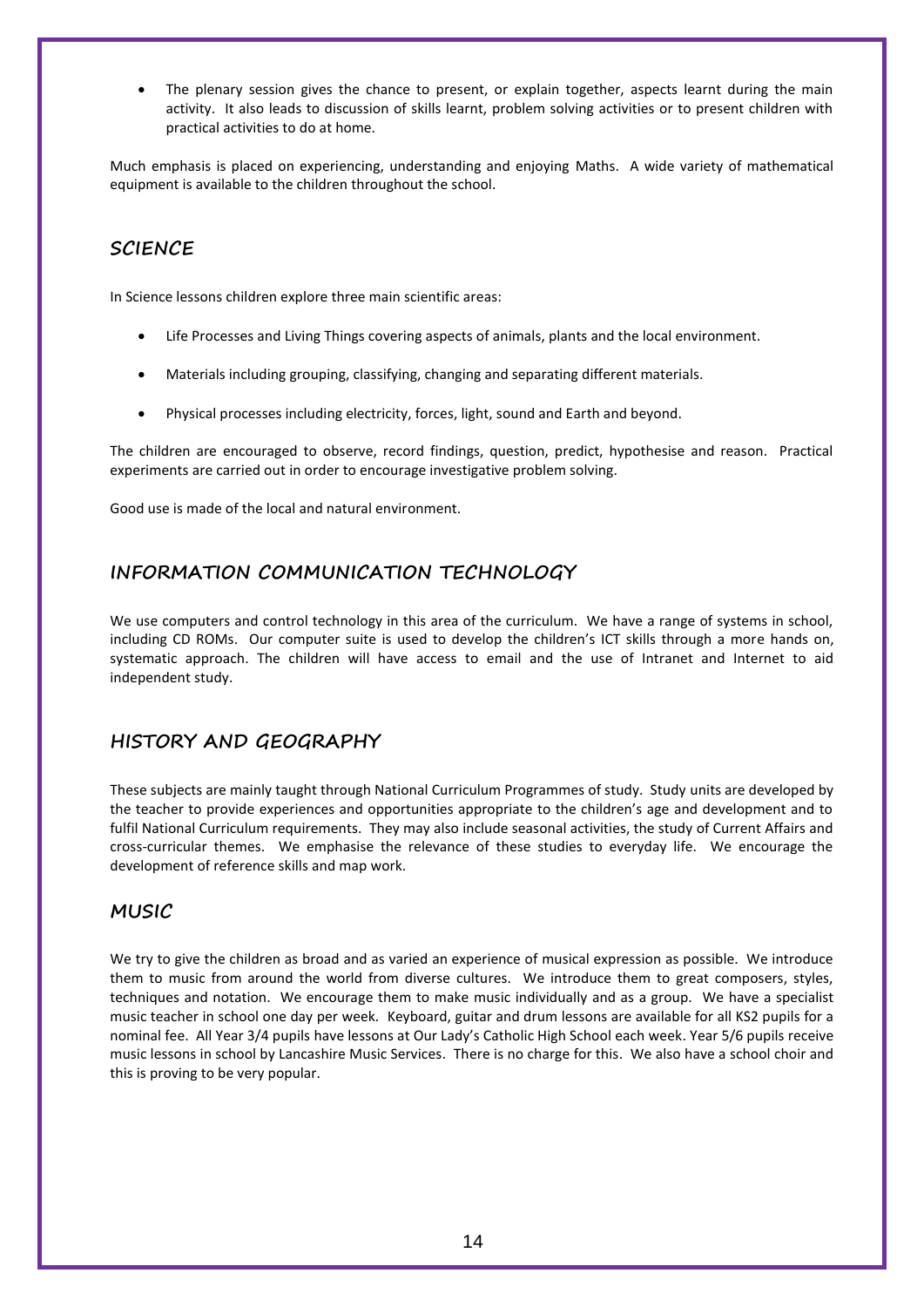## **PHYSICAL EDUCATION**

In Physical Education we are concerned that the children have an understanding of physiology, diet, health and safety. We provide a wide variety of physical activities according to age and ability. Our emphasis is upon participation, skill and co-operation.

To this end, we participate in several inter-school activities such as country dancing, swimming, cross-country, athletics, rounders, kwik cricket, boys/girls football and high five.

We have two soccer pitches, a netball pitch on the school playground and the use of the school hall. A programme of games, PE, sport and fitness is provided for children who wish to get involved after school.

## **ART**

We try to develop appreciation and expression. We study the work of famous artists and teach a wide variety of Art forms and techniques.

These include drawing, painting, modelling, collage and printing. The work may be based on detailed observation or imaginative self-expression.

The children's work is a very valuable part of the visual learning environment created within the school and is often linked to work in other subjects. We hold an Art Exhibition in the Summer Term and parents are invited along.

## **SEX EDUCATION**

The school acknowledges the Church's teaching that sex education is a parental right and duty.

It also accepts that there is a need to provide appropriate sex education as part of a child's personal and social development.

In the school, sex education will be placed within the setting both of the child's physical and emotional development and the child's spiritual and moral growth.

All teachers will seek to meet children's needs by developing a respect for self and for others and a growing appreciation of the dignity of Christian marriage and life.

Parents have a right to withdraw their children from these sessions.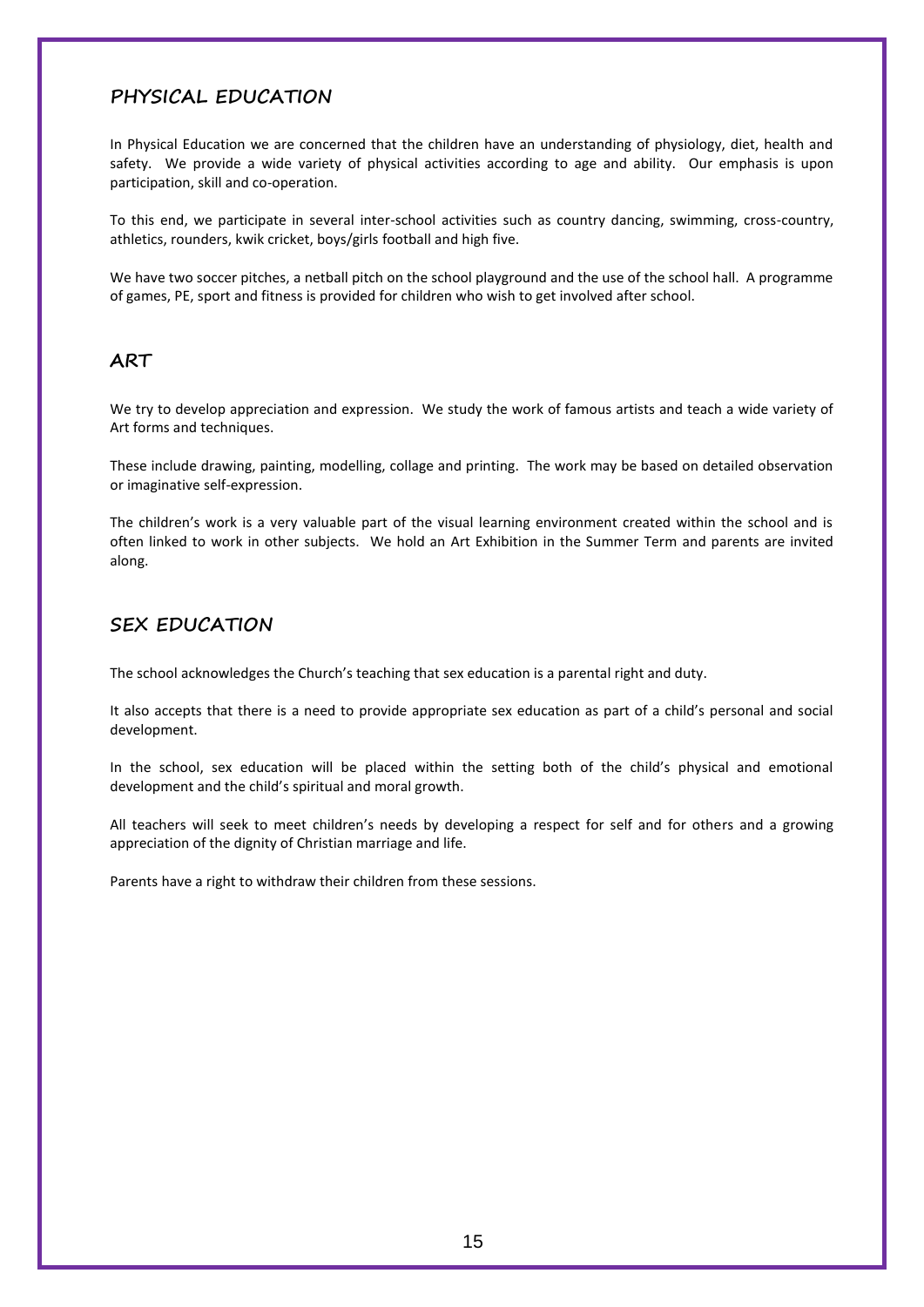## **SACRAMENT OF RECONCILIATION, FIRST COMMUNION AND**

## **CONFIRMATION**

The school has a role to play in helping children come to a better understanding of the meaning of forgiveness and the presence of Christ in the Eucharist. However, the decision as to whether a child is ready to make his or her First Communion is taken by the child's parents on the advice of the parish where they live and worship.

The Sacramental programme is organised at the parish level and takes place in conjunction with Sunday Mass.

Children make their First Confession before receiving their First Holy communion. At an age when they are considered spititually mature enough to do so.

A good grounding in the Catholic faith also helps the children decide if and when they wish to make a more personal commitment and ask to be confirmed in their parish community.

## **COMMUNICATIONS**

A good working relationship between parent, child, teacher, school, parish and the wider community depends largely upon adequate and efficient communication.

In order to achieve this, the school adopts the following practice:-

- 1. A preliminary meeting is held each year for the parents of all children who have been offered places and who will be admitted to the school from September in the next academic Year
- 2. We ask that all parents complete a Pupil Information Form, giving basic information including addresses, telephone numbers, etc. It is essential that this be kept up to date so that we can contact parents quickly in case of illness or accident.
- 3. Our school website is updated regularly: [www.st-anthonys.lancs.sch.uk.](http://www.st-anthonys.lancs.sch.uk/) Newsletters and parish bulletins are emailed to parents/carers each week.
- 4. Two formal Parents' Evenings are arranged each year for parents to discuss their child's progress with his/her teacher.
- 5. The Headteacher and Class Teacher will be pleased to discuss a child's progress at other times during the year. Parents need only email or telephone the school to make a mutually convenient appointment.
- 6. The school provides a written report for each child at the end of every school Year.
- 7. Parents are invited to attend Sports Days, School Masses, Church celebrations and many other sporting, religious and cultural events. We also often ask for parent help. Parents are always welcome in school.
- 8. Parents are invited to join our PTA (FOSTA Friends of St Anthony).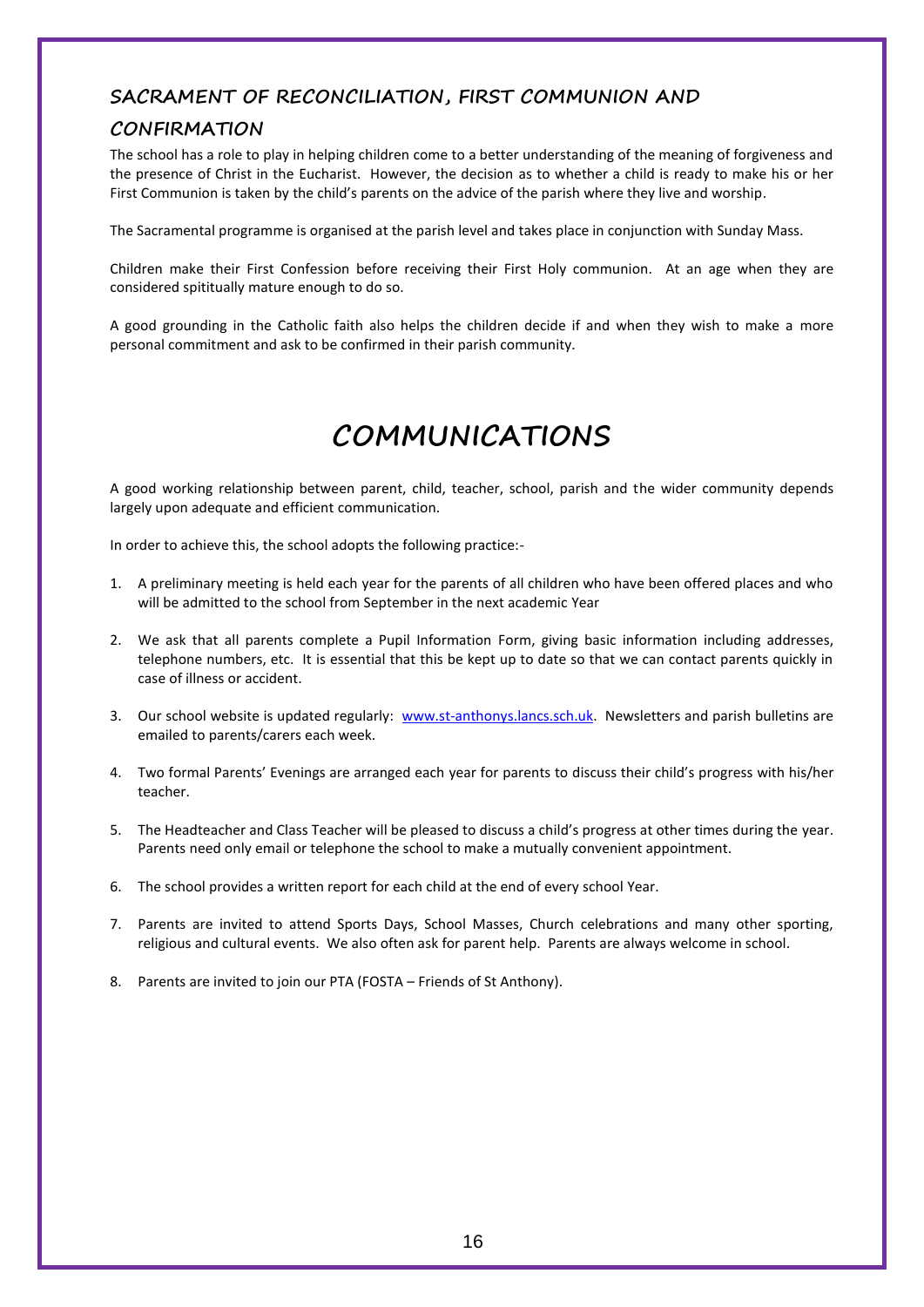## **SAFETY PROCEDURES**

## **CHILD PROTECTION**

In our school, because of day-to-day contact with children, we are particularly well placed to observe outward signs of abuse, changes in behaviour or failure to develop. You should be aware, therefore, that where it appears to a member of school staff that a child may have been abused, the school is required, as part of the local Child Protection Procedures, to report their concern to the Social Services Department immediately. On behalf for the governors, the LEA initiates a criminal background check on all persons who work with the children in school in either paid employment or as a volunteer.

We are a very concerned school with caring adults. If your children are upset or hurt we will give them a cuddle or a hug. With the younger children the teachers/welfare ladies may sit the children on their knee to comfort them. If there is an "accident" in school your children will be cleaned and changed by a member of staff. We hope that you understand that this is the way we like to work. If you have any objections to this physical contact please make your views known to Mrs Ballard in writing.

Mrs Ballard is the person in charge of Child Protection in school.

## **SPECIAL EDUCATIONAL NEEDS**

We believe that all the children are entitled to experience the full curriculum and our Special Needs policy reiterates this. Many children have educational needs, which can be addressed through a normal differentiated curriculum within the classroom.

Children who are identified as having Special Educational Needs are given Individual Education Plans identifying small specific targets. These are reviewed twice yearly (termly for children under 5 years old) and discussed with the child and his/her parents. If the child is making little or no progress, advice is sought from outside agencies, ie, Educational Psychologist. Children who have made good progress have their needs addressed through normal classroom differentiation.

Mrs V Berry is the named co-ordinator for the Special Needs. Mr M Fitzpatrick is the named governor. Children with special needs include pupils with learning, emotional, medical and behavioural difficulties. As a school, every attempt is made to provide a differentiated curriculum for all children, ranging from the most able, in liaison with parents and LEA Support Services.

## **AWARDS**

Our Awards Assembly is held each Friday.

During the week, a child is identified from each class by the class teacher to receive the class award. We also have a Headteacher award for a child in each class. Citizenship Awards are presented each week. Parents of child to receive an award will be sent a text on the Wednesday evening to invite you to join us in Assembly. The award will relate to effort or achievement in an academic subject, success in sport or the creative areas of the curriculum or an overall positive attitude both to work and to others. A photograph of all the children receiving an award will be uploaded to Earwig each week.

There is an award for the best attendance of the week.

Each child in the school is also allocated a house. Anyone may give house points for good work or good behaviour. Results are collected weekly and there is an overall winner each term.

Children are encouraged to share any success and achievements outside of school.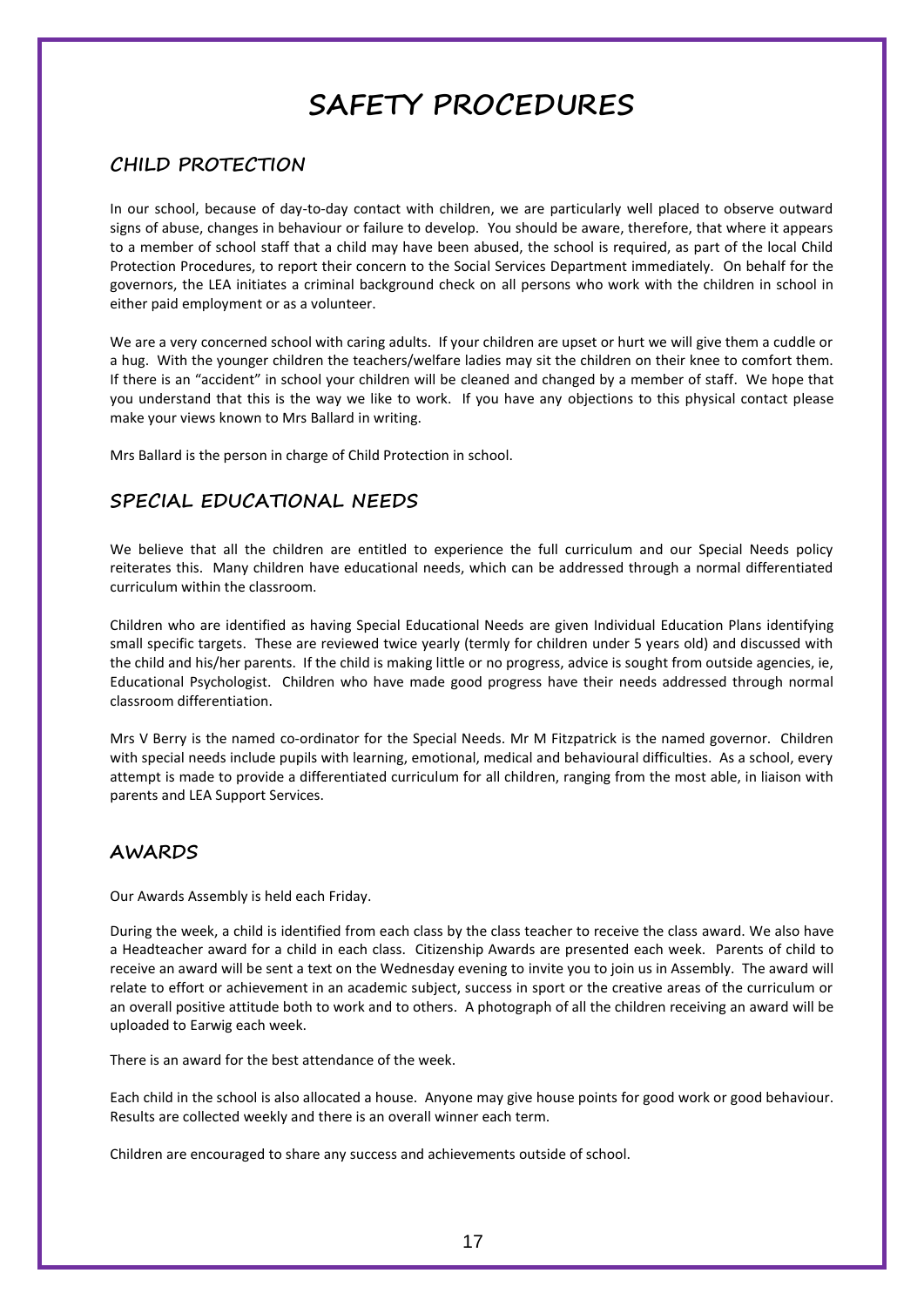## **CHILD RESPONSIBILITY**

The school endeavours to educate the children to be responsible members of the community. In order to develop this, children are given various responsibilities within their class groups.

Year 6 children are selected on a rota to act as Prefects with different responsibilities throughout the school. Their duties are to assist with the daily routine, and by example, set high standards of behaviour for the rest of the school.

## **DISCIPLINE**

At St Anthony's we have high expectations for behaviour and this is supported by our OFSTED report which said that behaviour is outstanding throughout the school.

All children have the right to be treated positively and politely by others. Bad language and derogatory, unkind comments are not acceptable within the classroom/school.

Classroom management varies within the individual classroom but the aim within each classroom is to promote a positive, caring environment where each individual is able to achieve their full potential. The environment thus created needs to ensure that a positive working attitude is communicated to all. Each child within the classroom has the right to learn and all members of the class need to respect this right in others.

However, there are some occasions when a child acts anti-socially or irresponsibly and we employ several strategies to deal with this. These are designed to suit the age of the child and the seriousness of the act.

In the majority of cases a stern rebuke from the teacher is sufficient but occasionally the child is deprived of a privilege – playtime, representative games, etc.

Children are encouraged to take responsibility for their own actions and to discuss some incidents with their parents. Comments from teachers may be written in the children's home link/homework booklet. Parents are requested to let school know that this has happened.

More serious breaches of discipline are recorded in the Serious Incident Book and this knowledge is shared with the child and their parents. If there are further incidents parents will be invited in to speak to the Deputy Head Teacher and finally to the Headteacher.

Experience has shown that the child benefits when it is known that the parent and school are working together.

The school reserves the right to suspend a seriously disruptive child.

Persistent misbehaviour at lunchtime could also result in suspension from school during the lunch break, for a limited period.

## **LUNCHTIME MEALS**

All KS1 pupils are entitled to a free hot school meal (universal infant free school meal) each day. For KS2 pupils the cost is £2.30 per day. The menu is on a 3 weekly rota. Payment is required in advance via Parentpay.

Children who bring a packed lunch to school are encouraged to being healthy options. Food and drink should be brought in unbreakable containers. Each child is expected to bring necessary cutlery.

For the safety and well being of the children the following items are not allowed:

- Vacuum flasks with glass interiors
- Cans and fizzy drinks are not allowed
- Hot liquids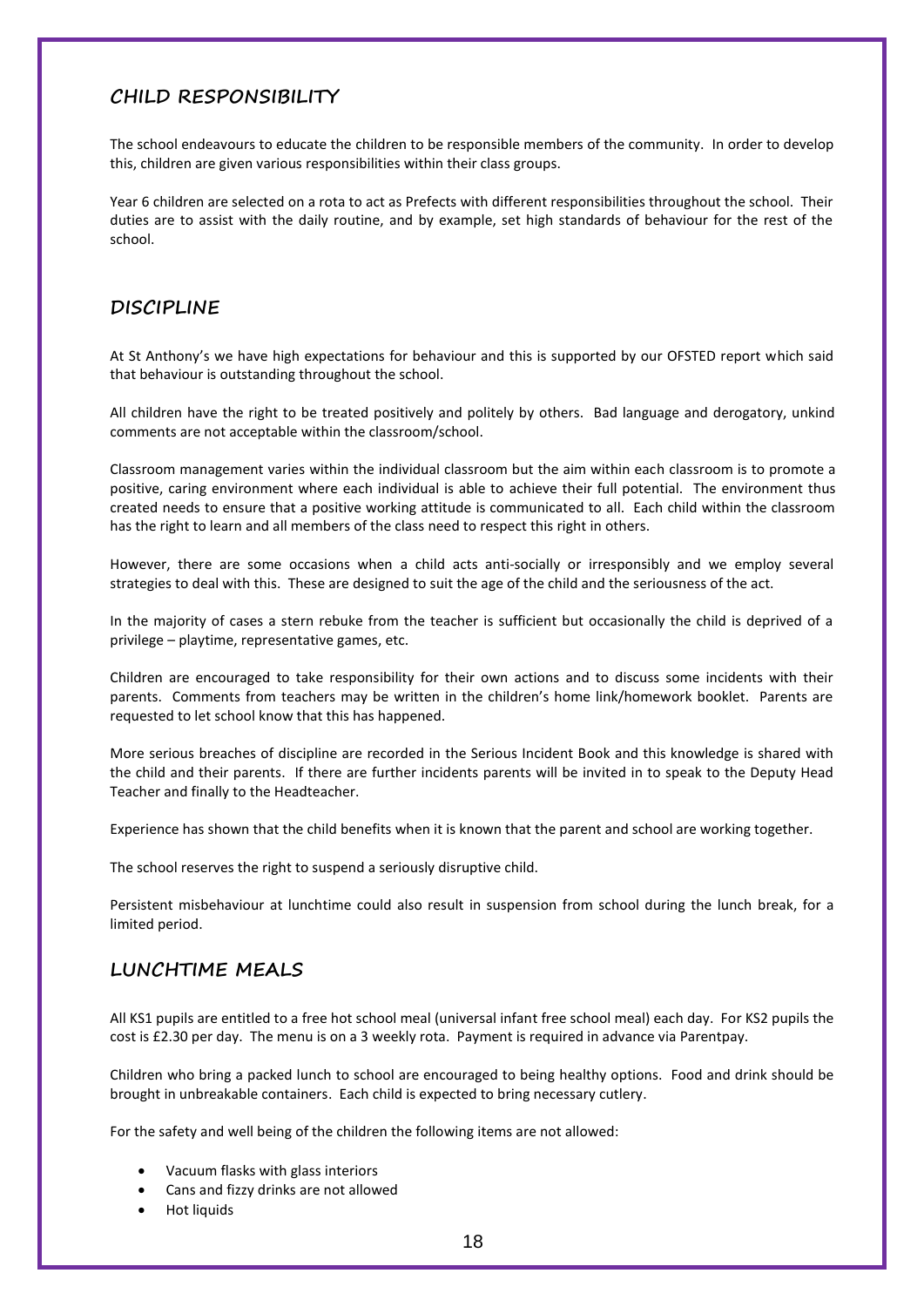## **SCHOOL MILK**

One third of a pint of milk is available for children on payment of a nominal charge. This amount is payable in advance of each new term.

Milk is supplied free of charge up to the start of, but not including, the term in which their 5<sup>th</sup> birthday falls.

No refunds or credits can be made.

## **DRINKING WATER IN SCHOOL**

Research has shown that children's health improves with an increased consumption of water spaced out during the day. We encourage the children to bring a bottle of water into school to drink during lesson times.

- Bottles should be clear plastic (maximum 500ml) and only still, unflavoured water may be drunk during class times/breaks.
- Bottles need to be clearly named with a permanent marker.

We ask for your co-operation in keeping to the guidelines.

## **FRUIT**

All KS1 children are provided with a piece of fresh fruit daily.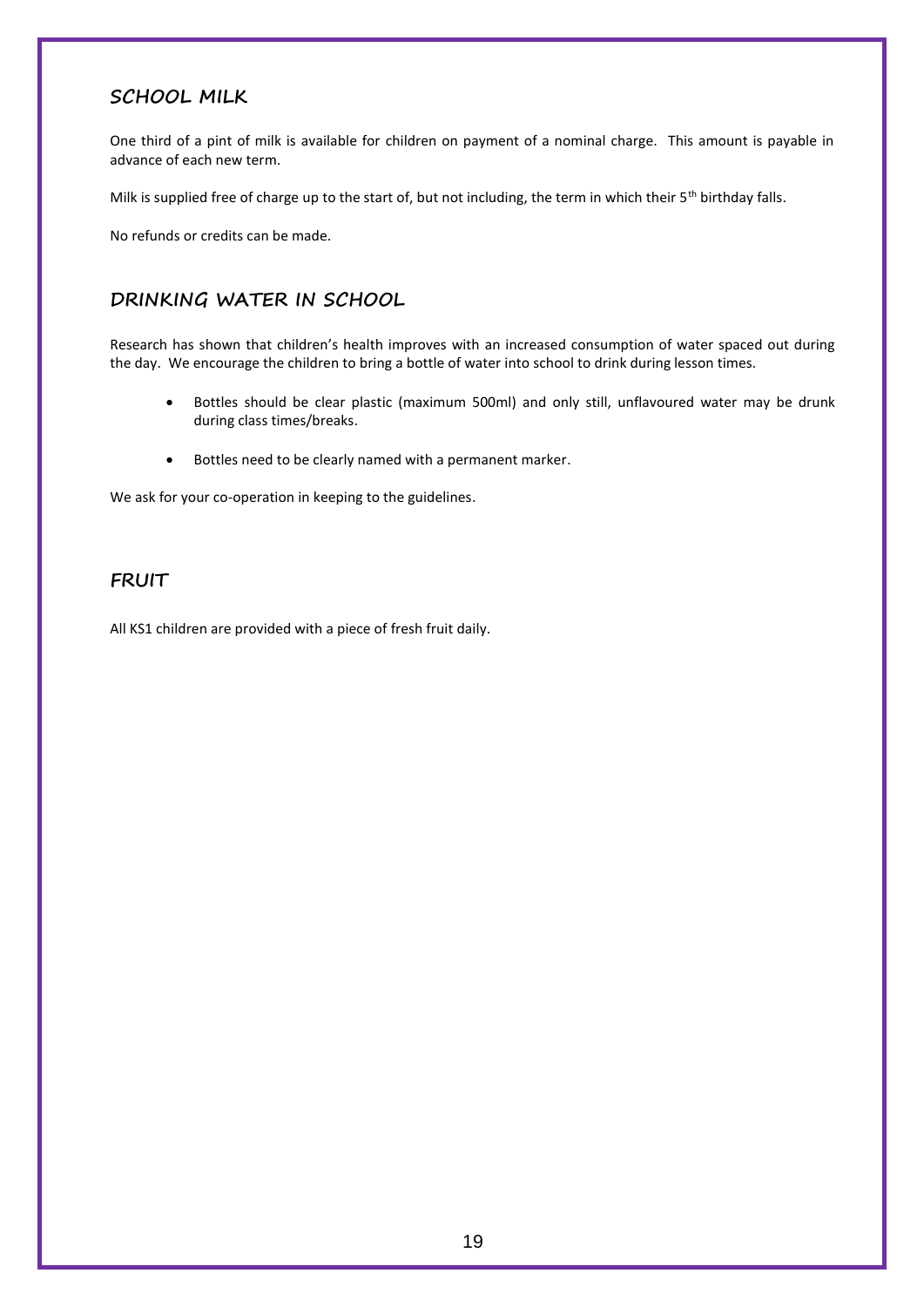## **UNIFORM**

Our school uniform is readily available and inexpensive and its smart and distinctive appearance contributes greatly towards a sense of identity, respect for the school and a more mature and responsible attitude generally.

School uniform is available for purchase from the school outfitters:

FR Monkhouse, [www.monkhouse.com](http://www.monkhouse.com/) or Tel: 0161 476 7216, Top One Uniform, 39 St John's Centre, Preston Tel: 01772 828616 Bang Bang, 91 Lancaster Road, Preston

#### **NAMING CLOTHING**

Naming clothing cannot be stressed enough. With so many children wearing similar clothes, much can easily be mislaid. If the items have been named they can be returned to your child.

| <b>Boys (Winter)</b> | Plain White Shirt with School Tie |
|----------------------|-----------------------------------|
|                      | School Jumper with School Logo    |
|                      | <b>Grey Trousers</b>              |
|                      | Dark Socks and Black Shoes        |

- **Boys (Summer)** As above or may wear grey shorts
- **Girls (Winter)** Plain White Shirt with School Tie or Open Necked Blouse School Jumper with School Logo Grey Skirt, trousers or culottes White or Grey Socks or Grey Tights Black Shoes

**Girls (Summer)** As above or may wear purple checked summer dress

## **PE KIT**

### **KS1**

- White t-shirt and navy-blue shorts or skort with trainers for indoor and outdoor games and athletic activities; bare feet for gymnastics and preferable for dance (alternatively trainers).
- A dark (black/ purple/ navy-blue) sweater and dark (black/ purple/ navy blue) tracksuit trousers can be worn when cold weather but none of the above with large logos.

#### **KS2**

- White t-shirt and navy-blue shorts or skort with trainers for indoor and outdoor games and athletic activities; bare feet for gymnastics and preferable for dance (alternatively sports footwear).
- A dark (black/ purple/ navy blue) sweater and dark (black/ purple/ navy blue) tracksuit trousers can be worn when cold weather but none of the above with large logos.
- Studded, bladed or ribbed footwear (boots) when the surface is soft or slippery (school field).

No borrowing of PE kit is allowed other than from a spare kit box.

Children will change in the classroom under the supervision of the class teacher. In years 5/6 boys and girls will change at either end of the classroom.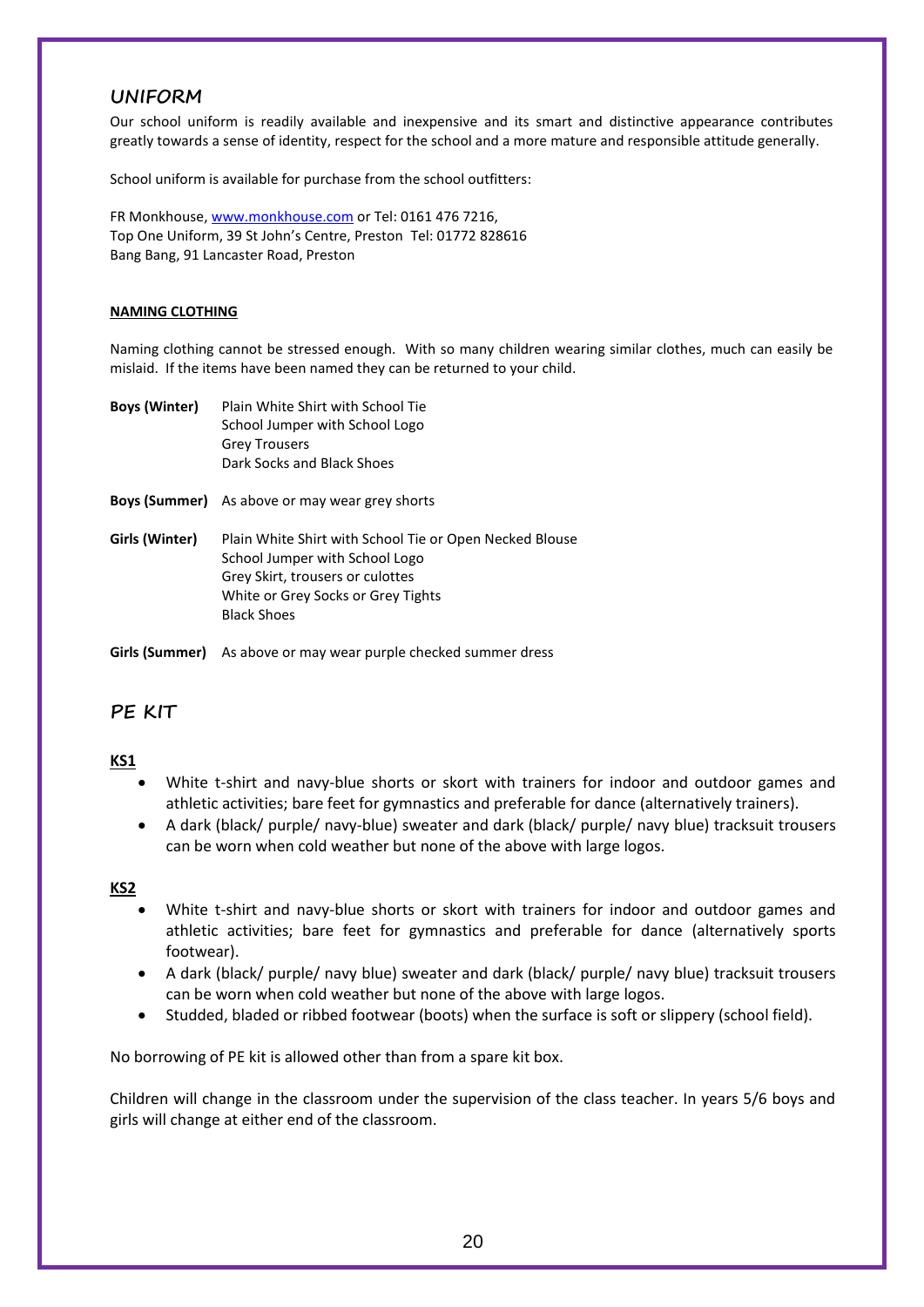## **SWIMMING**

Boys and girls in Years 3 & 4 also require a swimming costume, and a swimming cap. LCC have adopted a safety policy of swimming caps for all. Jewellery is not allowed in the pool. This is the policy of Lancashire County Council.

Swimming aids will be provided by the instructors.

## **APPEARANCE AND DRESS**

The following regulations have regard for safety and respect for good discipline:

- 1 KS2 children are allowed to wear one pair of plain gold/silver stud earrings. Children must not wear earrings on PE days or for swimming. If they forget, they will be responsible for removing their own earrings before PE and swimming and looking after them. Watches must be named.
- 2 Nail varnish or other cosmetics may not be worn.
- 3 A simple ribbon or elasticated hair band (in school colours, black or white) may be used to keep long hair tidy and away from the face. Hard, plastic hair bands are not permitted for safety reasons. School policy is that long hair should be tied back securely, plaited if very long, and kept away from the face.
- 4 Before PE or Games lessons, watches should be given to the teacher in charge.
- 5 The school cannot accept responsibility for any personal items brought into school by the children.

If these instructions are followed a great deal of time and trouble can be saved.

#### **HEALTH CONCERNS**

Parents will be aware of the national publicity regarding the ever-present problem of headlice in schools. Best advice on current treatment and practice is to be obtained from the school clinic on 777225/6. Leaflets supplied by the Clinic are available in school. The clinic endorses our school policy, as above, that long hair should be tied back securely.

#### **MEDICINES**

A form is available from the office for completion in the event of your child needing medicine during the school day. Otherwise a letter requesting administration must be received from the parents. However -

#### **Medicine will normally only be given by staff if it is antibiotics needing to be administered 4 times a day**.

Medicines need to be sent to school clearly labelled with the following:-

- 1 Name of patient
- 2 Name of medicine
- 3 Dosage
- 4 Dosage frequency
- 5 Date and time of dispensing
- 6 Storage requirements (if significant).

Inhalers used by individuals in a class should be kept in a safe place in the classroom. All inhalers must be named.

#### **Staff cannot be held responsible for the non-administration of medicines.**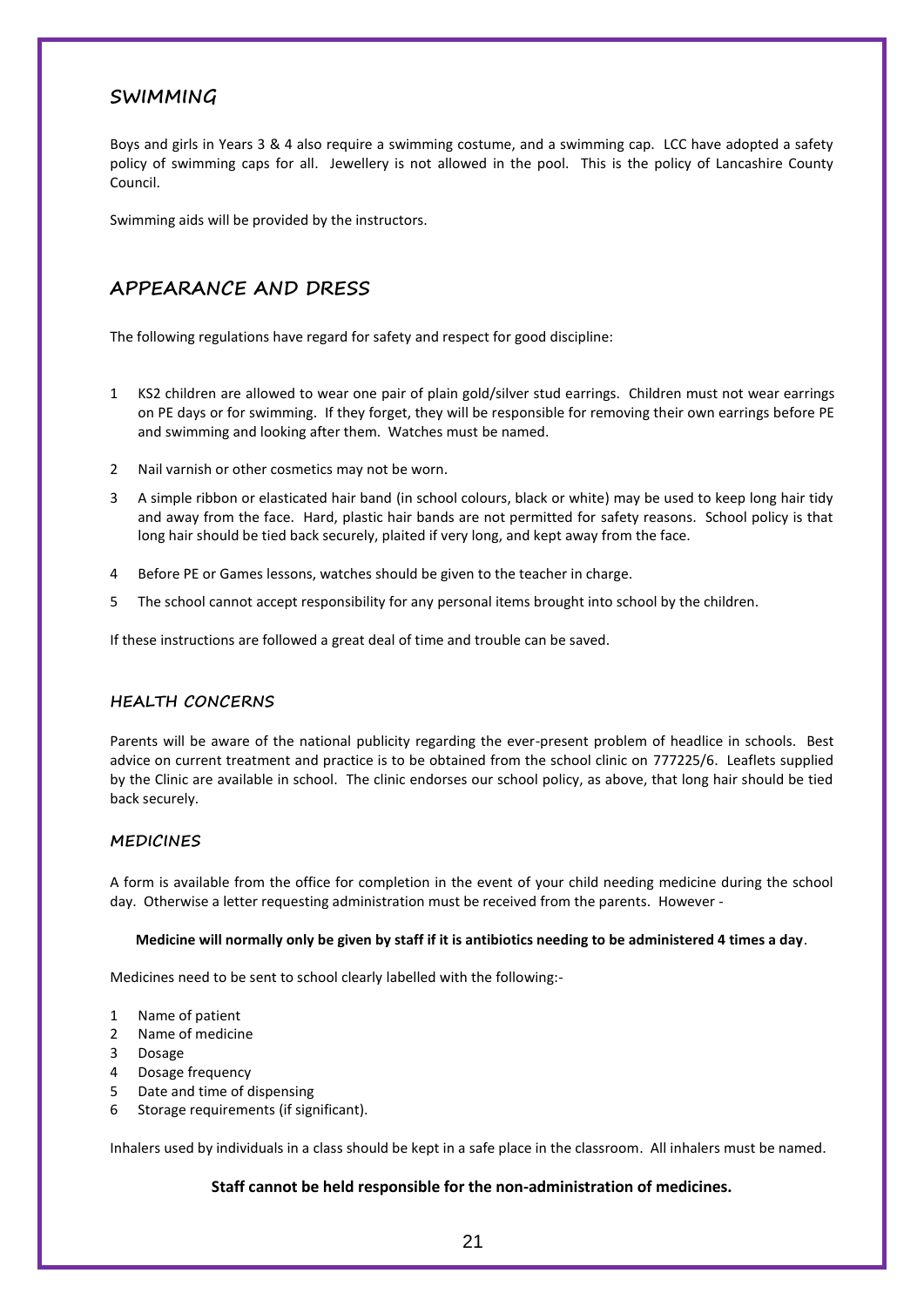## **ACCIDENTS**

Occasionally, the school needs to contact parents during the day in the event of accident or sickness. It is vital therefore that information about parents' place of work and emergency contacts is kept up to date. Parents are asked to let the school know immediately if there is any change in these details.

**In cases of sickness or diarrhoea, children must not return to school until 48 hours have elapsed since the last bout of sickness or diarrhoea.**

#### **ABSENCES**

Parents have an obligation to see that their child attends school. If a child is absent from school for any reason, we ask you to inform the school personally by email or by telephone. This is important for your child's safety. We need to know where s/he is. A note of explanation on his/her return may also be sent to the class teacher.

In the case of dental appointments, surgery visits, etc., which may have to be made during school hours, parents are asked to notify the school beforehand and also to report to the school office when collecting and returning their children.

Any absence of which the school is not notified is recorded as an unauthorised absence and will be on their record as such. The school must report to the Lancashire Education Authority any inconsistent pupil attendance, if such absences are not explained by a satisfactory written note or medical certificate.

Request for absence must be made in advance as the Headteacher is authorised to grant leave for up to 10 working days in exceptional circumstances and a form for this purpose is available from the office. However, this is discouraged, as it is unsettling and can be disruptive to the child's education**. Holidays will not be authorised during term time.**

Please do not take your child out of school at the beginning of a new school year, as this is when very important changes occur for your child. KS2 SATs exams are held each year during early/mid May and we ask that you do not take your children on holiday during this week.

## **Analysis of school attendance**

Period - 01/09/2020 to 31/08/2021

|        | <b>Total No of</b> |                        | <b>Authorised Absences</b> |                         | <b>Unauthorised Absences</b> |                       |                           |
|--------|--------------------|------------------------|----------------------------|-------------------------|------------------------------|-----------------------|---------------------------|
| Group  | <b>Pupils</b>      | No of<br><b>Pupils</b> | $%$ of<br><b>Pupils</b>    | % of<br><b>Sessions</b> | No of<br><b>Pupils</b>       | % of<br><b>Pupils</b> | $%$ of<br><b>Sessions</b> |
| Totals | 319 I              | 269                    | 84.3                       | 3.1                     | 431                          | 13.5                  | 0.2                       |

There were no absences through truancy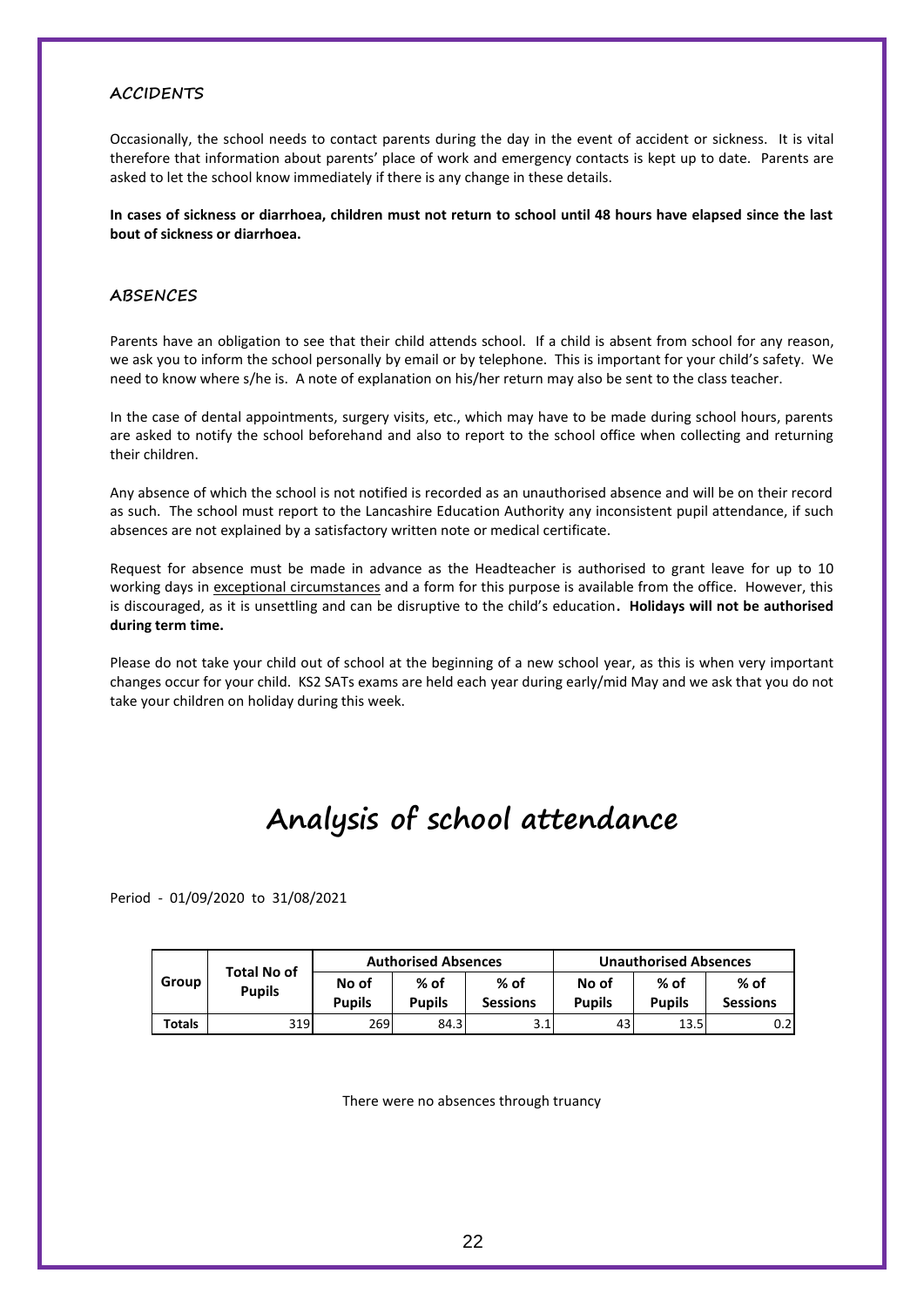## **EXTRA CURRICULAR ACTIVITIES**

The school seeks to provide as many opportunities as possible to develop skills and interests which are not pursued in depth, or cannot be provided for in the curriculum. They may change from year to year and are necessarily dependant upon the individual talents, interests and availability of staff.

A whole variety of sporting activities are arranged and our policy is to involve as many children who express an interest in an activity as possible. Our sporting activities have included netball, rounders, cricket, swimming, tagrugby, cross-country running and athletics.

These activities are undertaken voluntarily by the staff and as such we expect children to show loyalty and courtesy towards the teachers who are freely providing these opportunities. We expect them to attend regularly and to ask to be excused personally when they are unable to attend for a valid reason. Children can be stopped from attending a club if other behaviours in school are not as expected.

## **SCHOOL VISITS**

The school greatly values and encourages visits of an educational nature and will continue to seek parental financial support for them. Parents are under no obligation to contribute to school visits that take place during school hours, non-payment will not preclude a child from taking part. In practice, however, since school visits must be self-financing, they will only take place if voluntary parental contributions are sufficient to meet their costs.

Educational visits support National Curriculum topics within a class group.

Every two years, Year 5 & 6 children have the opportunity for a 3 day visit to Robinwood Activity Centre, Penrith.

At times, the children may be taken into the local environment to support their topic work. You may not always be informed of the particular day and time as this is dependant on the weather. Adequate adult/child supervision will occur at all times.

Government legislation has changed regarding any activities off site. Staff must complete a risk assessment for every visit – even if it is just into the local community. All visits have strict adult/pupil ratios which we must conform to. This is dependent upon the ages of the children involved. Consent for local visits will be requested at the start of each academic year, ie walks to look at housing types, the local environment or visits to Our Lady's Catholic High School.

Specific permission will always be sought regarding timetabled visits to a location beyond the local area.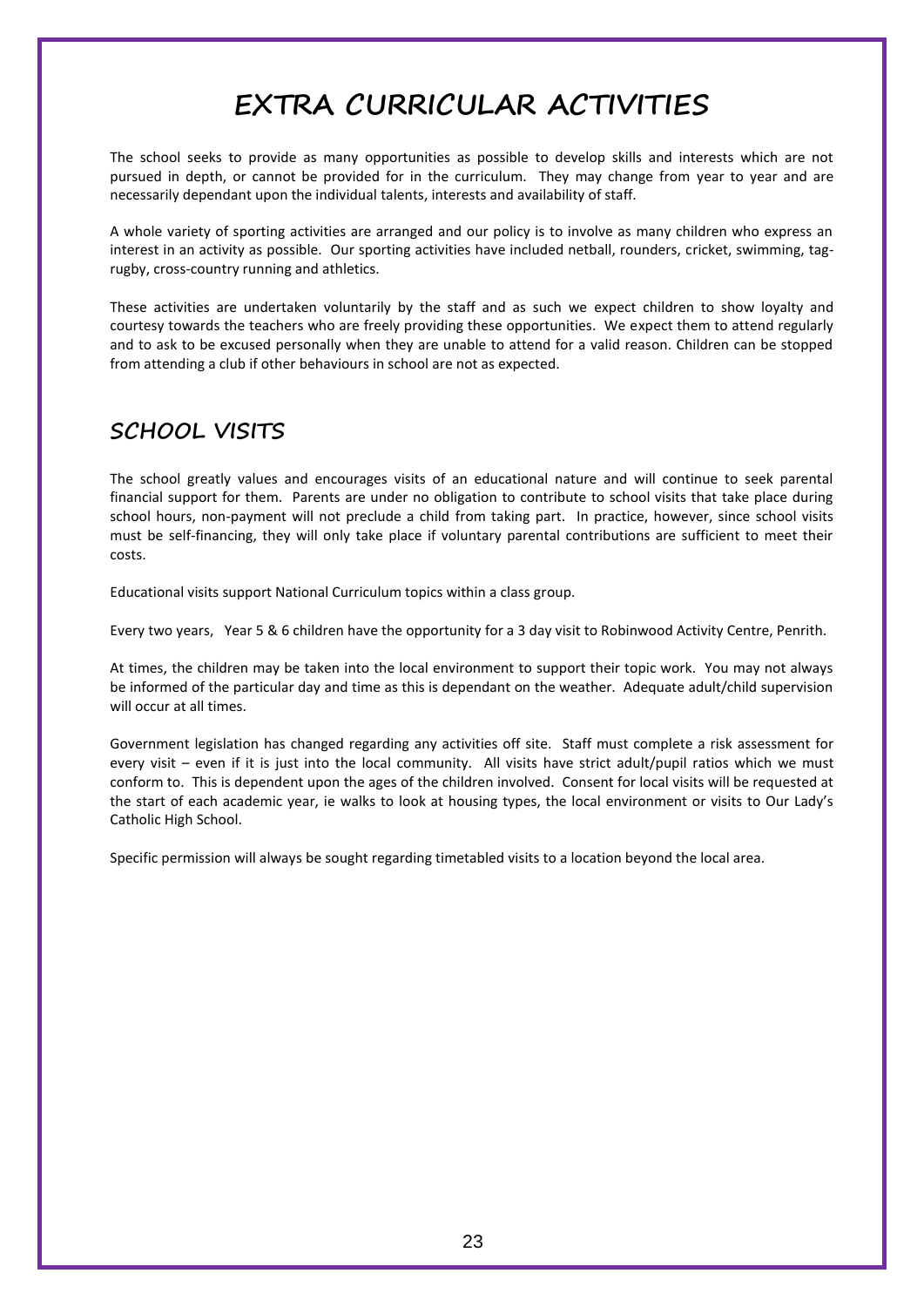## **HOME LEARNING**

We now use the term 'home learning' which promotes the new journey of learning at home. We feel we have got the balance right between the core learning of reading, English and mathematics with promoting subjects which the children love such as science, art and RE.

At the start of each term your child will be presented with two 'Home Learning' menus. One for you to display somewhere prominently in your home and the other which will be placed inside a brand new 'Home Learning Journal' in which they are to complete their activities. The home learning menu will have a range of activities for you and your child to select from. Children will need to complete all the core tasks and then at least three other activities which will, in the main, be linked to your child's class topic. The aim is for this book is to become a celebration of your child's home learning journey which we hope will be evidenced by photographs, examples of artwork, labelled diagrams, quality writing etc…

Your child will have a term to complete their activities. On the 'hand-in' date, all children who have completed their home learning, will be invited to bring their journals and any other evidence into school. These will initially be shared and celebrated in class on this day. Class teachers will then carefully select a sample of home learning which will be displayed in the hall as part of our showcase afternoon. . Parents, carers and governors will be invited to join us for our showcase afternoon.

Each class teacher will also select 2/3 children, who have shown a commitment to home learning, to be awarded with a special certificate in assembly.

We look forward to sharing and celebrating the wonderful learning your children will produce at home this term. We hope you feel inspired to support them with their home learning journey.

## **REMOTE LEARNING**

Our main platform for remote learning is Microsoft Teams. You can access your class page by the Teams app or [www.office.com](http://www.office.com/) - then use the log in details supplied by your class teacher. Further information can be found in the 'Home Learning' section of the school website Home Learning  $\vert$  St [Anthonys Catholic Primary School \(st-anthonys.lancs.sch.uk\)](http://www.st-anthonys.lancs.sch.uk/home-learning/)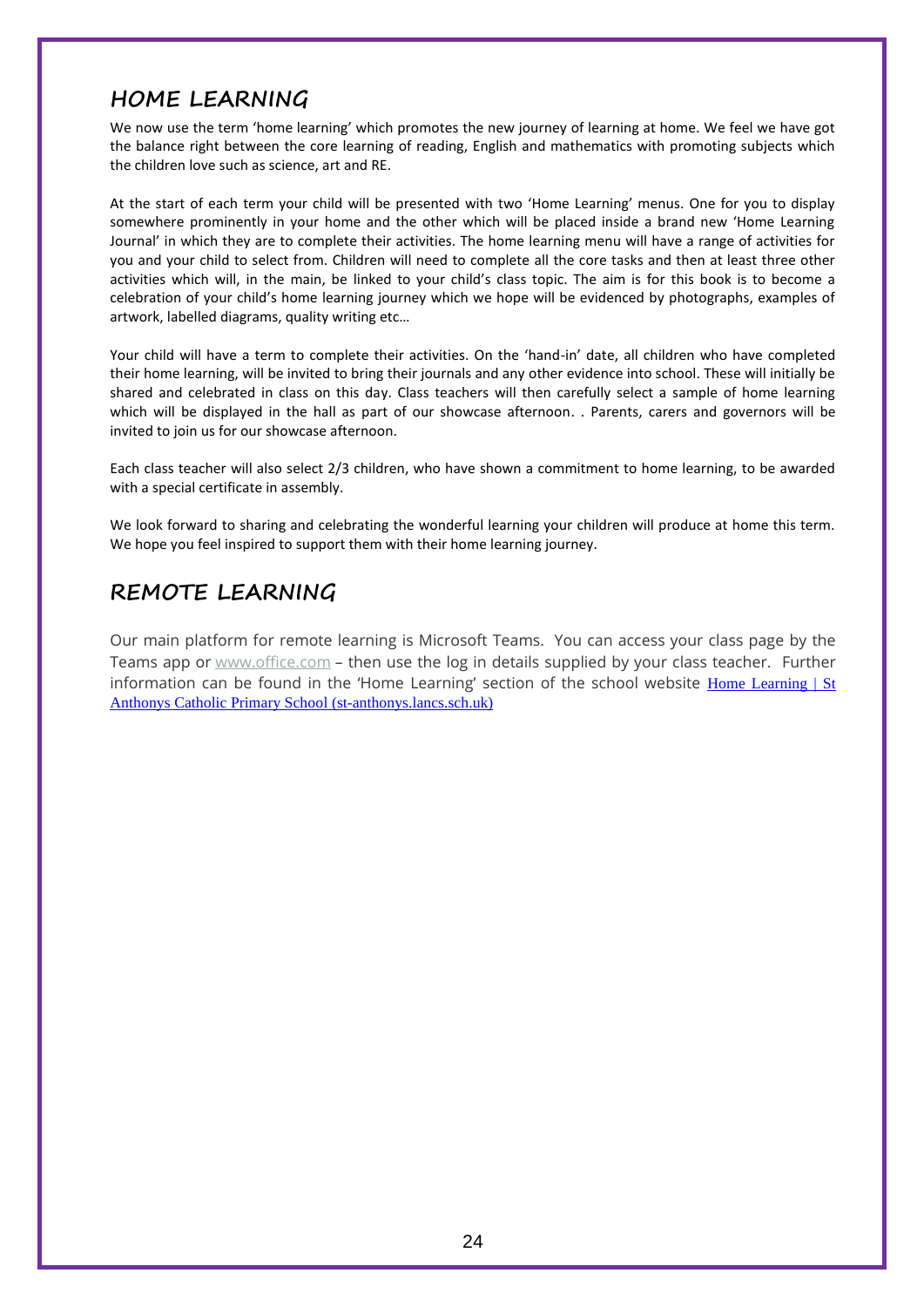## **Holidays**

## **St Anthony's Catholic Primary School September 2021 – July 2022**

## **AUTUMN TERM 2021**

| <b>INSET DAY</b>                       | Wednesday 1 <sup>st</sup> September 2021                                     |  |
|----------------------------------------|------------------------------------------------------------------------------|--|
| Re-open                                | Thursday 2 <sup>nd</sup> September 2021                                      |  |
| Mid-term closure                       | Monday 25 <sup>th</sup> October 2021 to Friday 29 <sup>th</sup> October 2021 |  |
| <b>INSET DAY</b>                       | Monday 1 <sup>st</sup> November 2021                                         |  |
| <b>Closure for</b><br><b>Christmas</b> | Friday 17 <sup>th</sup> December 2021<br>@ 1.30pm                            |  |
|                                        |                                                                              |  |

## **SPRING TERM 2022**

| Re-open            | Tuesday 4 <sup>th</sup> January 2022                                           |               |
|--------------------|--------------------------------------------------------------------------------|---------------|
|                    |                                                                                | $\neg$ or $R$ |
| Mid-term closure   | Monday 14 <sup>th</sup> February 2022 to Friday 18 <sup>th</sup> February 2022 |               |
|                    |                                                                                |               |
| <b>Closure for</b> | Thursday 7 <sup>th</sup> April 2022                                            |               |
| <b>Easter</b>      | @ 1.30pm                                                                       |               |
|                    |                                                                                |               |

## **SUMMER TERM 2022**

| Re-open                | Monday 25 <sup>th</sup> April 2022                                       |
|------------------------|--------------------------------------------------------------------------|
| <b>Bank Holiday</b>    | Monday 2 <sup>nd</sup> May 2022                                          |
| Mid-term closure       | Monday 30 <sup>th</sup> May 2022 to Friday 3 <sup>rd</sup> June 2022     |
| <b>Jubilee Day</b>     | Monday 6 <sup>th</sup> June 2022                                         |
| <b>INSET DAYS</b>      | Tuesday 7 <sup>th</sup> June 2022<br>Wednesday 8 <sup>th</sup> June 2022 |
| <b>Closure for</b>     | Thursday 21 <sup>st</sup> July 2022                                      |
| <b>Summer Holidays</b> | @ 1.30pm                                                                 |
| <b>INSET DAYS</b>      | Friday 22 <sup>nd</sup> July 2022                                        |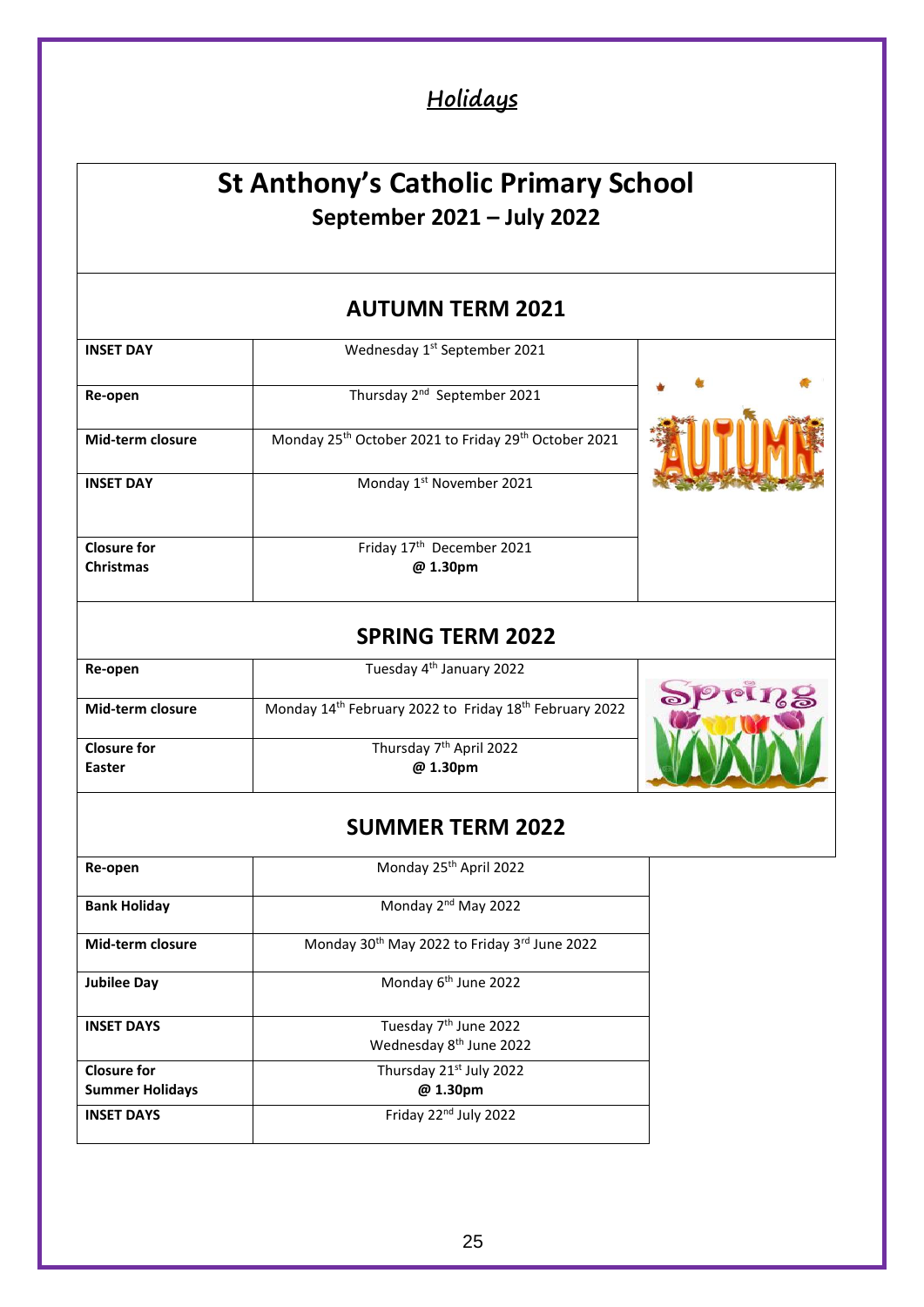## **Listening to your concerns and responding to your complaints**

#### **We care about what you think.**

We try hard to do our best for all our pupils. We like to know when things are going well, but we also want you to tell us about your worries, concerns or complaints.

If you are unhappy about the way your child is being treated or any of our actions, or lack of action, please feel able to tell us your concern. Our support and respect6 for you and your child will not lessen in any way

#### **Our promise to you:**

- we will deal with your complaint honestly and politely
- it will be looked into thoroughly, fairly and as quickly as possible
- we will keep you up to date with what we're doing.
- we will apologise if we have made a mistake
- we will tell you what we are going to do to put things right

You should, in the first instance, raise the matter with the child's class teacher. If necessary, the issue may be taken further with the Headteacher, either in writing or by making an appointment to discuss the matter. If the issue is still unresolved, the Parent Governor or Chairperson of the Governing body may be contacted for the Governing Body to address the issue on a more formal level.

Please remember the beginning or end of the school day can be a very busy time. If you talk to a teacher at these times, for practical reasons, it may not be possible to sort things out there and then. Be ready for the teacher to say she or he will see you or ring you as soon as possible. This is because we want to give your worries the attention they deserve.

### **Making a complaint**

If you have told us about a concern but are still not satisfied you may wish to make a complaint. We have a complaints procedure to make sure we respond to complaints in the best possible way. Our aim is to resolve complaints as quickly and as effectively as possible. If you want to look at this, we will be happy to give you a copy.

The procedure has three stages, with time limits, to make sure that complaints are dealt with as quickly as possible.

### **Informal stage**

At this stage we would like you to put your complaint to the member of staff involved. If this is not possible, please go to a more senior member of staff or to the Headteacher. If your complaint involves the Headteacher, you should put your complaint to the Chair of Governors via the school.

We hope that your complaint will be resolved at this informal stage but if you are still not satisfied you can complain formally to Mrs Ballard, Headteacher.

### **Formal Stage**

The Headteacher (or Chair of Governors) if appropriate, will fully investigate and arrange to discuss your complaint with you, and then send you a letter with an explanation of the actions the school will take.

Generally, complaints are sorted out at the informal or formal stages.

Occasionally complainants still feel dissatisfied and, if so, have a right to appeal against the outcome of the formal stage to the Complaints Appeals Committee of the Governing Body.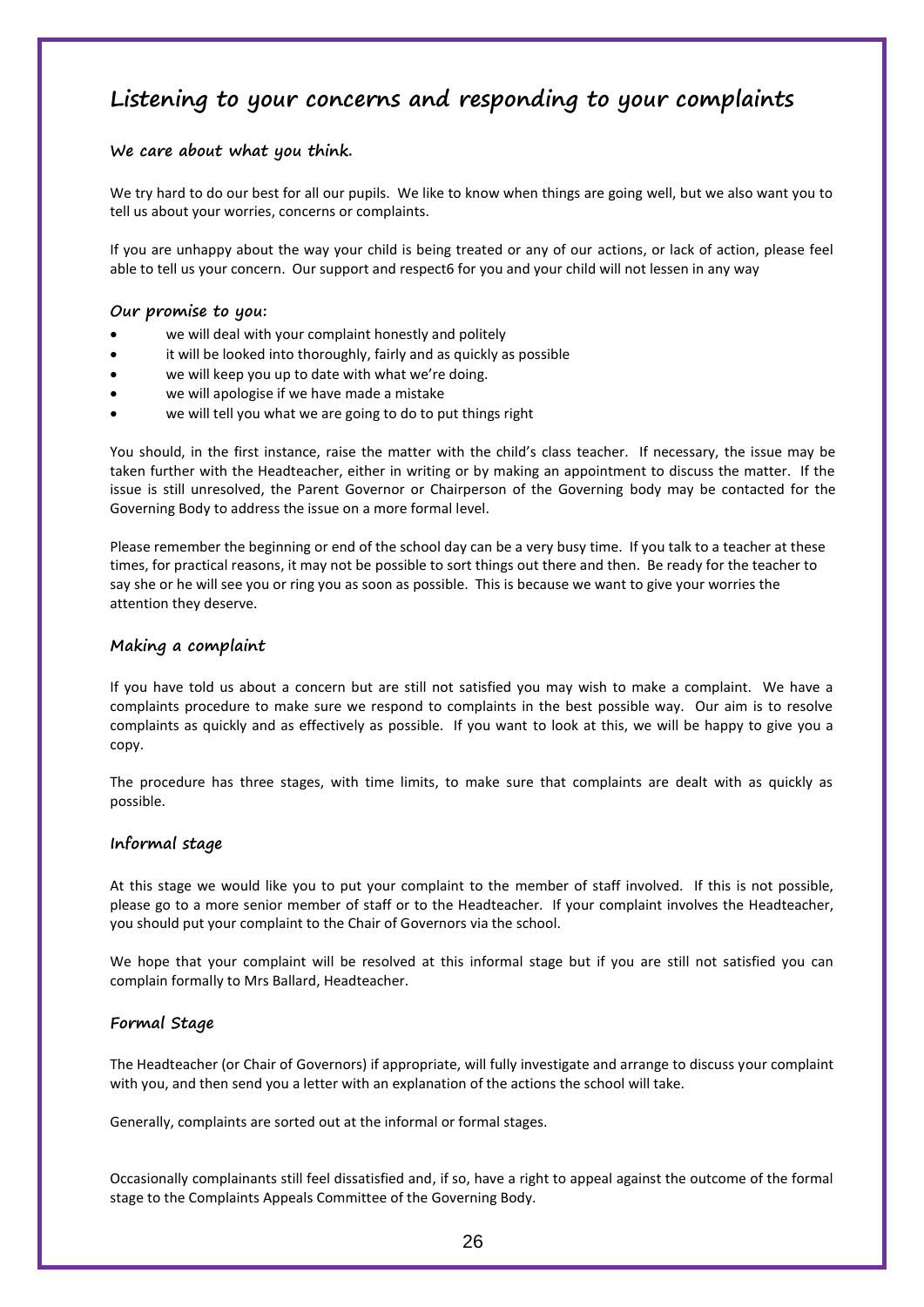You must let us know if you are not happy within 20 school days of receiving a letter explaining the schools response to your complaint that you wish to go to the next stage.

If the Clerk to the Governors has not heard from you by then we will assume that you do not wish to take things further.

Arrangements for the meeting of the Complaints Committee will be made by the Clerk to the Governors.

We hope very much that our complaints procedure will resolve all complaints in the school but a parent who is not satisfied may refer certain complaints to Ofsted. Any complainant who is not satisfied with the outcome of the Complaints Appeals Committee's consideration may take the complaint to the Secretary of State for Education and Skills.

We keep copies of all correspondence about concerns and complaints. These will be treated with the utmost confidence. You and your child have a legal right to have a copy of your child's records.

All complaints are reported in general terms to the School's Governing Body to enable the school to learn from them.

## **Insurance Arrangements**

The County Council's insurance arrangements in relation to children and parents are as follows:-

1 The County Council's liability insurance arrangements provide protection for the County Council in respect of claims for compensation made by any person suffering bodily injury or damage to property owing to some act or error of the County Council.

These arrangements are in respect of the County Council's legal liabilities only and it should be noted that the County Council does not automatically accept liability for any injury or damage which may occur as it would have to be proved that the County Council was legally responsible for the injury or damage suffered, ie it was at fault.

- 2 Where any injury or damage to property arises owing to some act or neglect of a Third Party (ie. some person or organisation other than the County Council) any resultant claim for compensation would have to be directed towards the Third Party and not the County Council.
- 3 If a person suffers bodily injury where no one is at fault there would be no legal grounds for pursuing a claim for compensation against either the County Council or a Third Party.

However, this is a risk which can be covered by a Personal Accident insurance policy which provides limited benefits in respect of injuries suffered by the insured person, regardless of legal liability. Parents could arrange such cover on a general "all risks" basis applicable throughout the Year or specifically for a particular event (eg. a school visit/holiday). It is understood that the National Confederation of Parent Teacher Associations has such insurance available; in any event, advice could be obtained from an Insurance Broker or Insurance Company.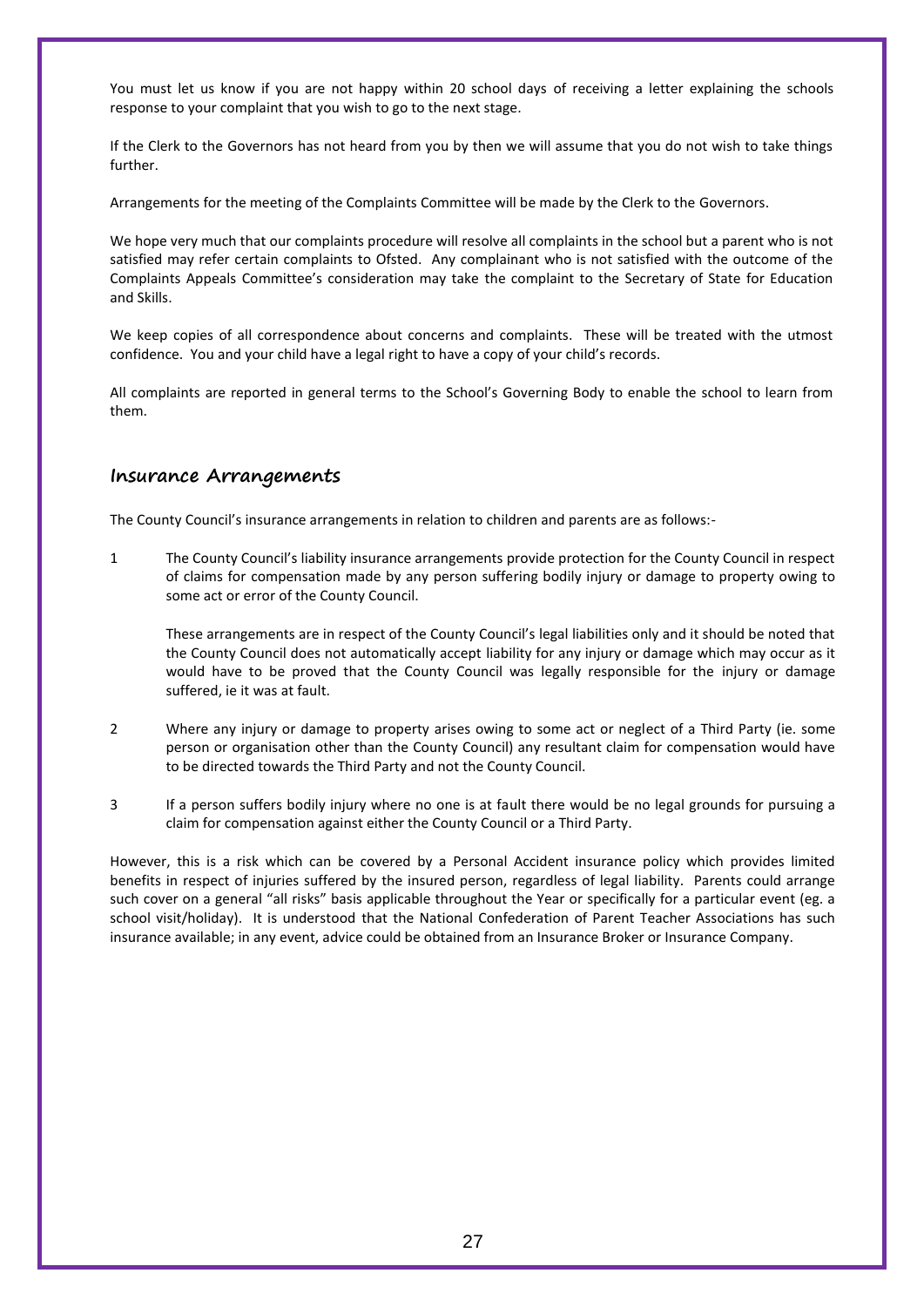## **F.O.S.T.A**

The "Friends of St Anthony's" is the school's parent/teacher association.



It has a dual purpose – to provide social opportunities for parents and teachers to meet informally, and to raise funds for the benefit of the children attending St Anthony's School.

All parents of children attending St Anthony's School are automatically members of F.O.S.T.A. Membership is free new members are especially welcome and it is a good way of getting to know other people and making friends.

If you would like to help, we would be pleased to see you at the next meeting.

Look for the next meeting/function on the F.O.S.T.A. notice boards outside school.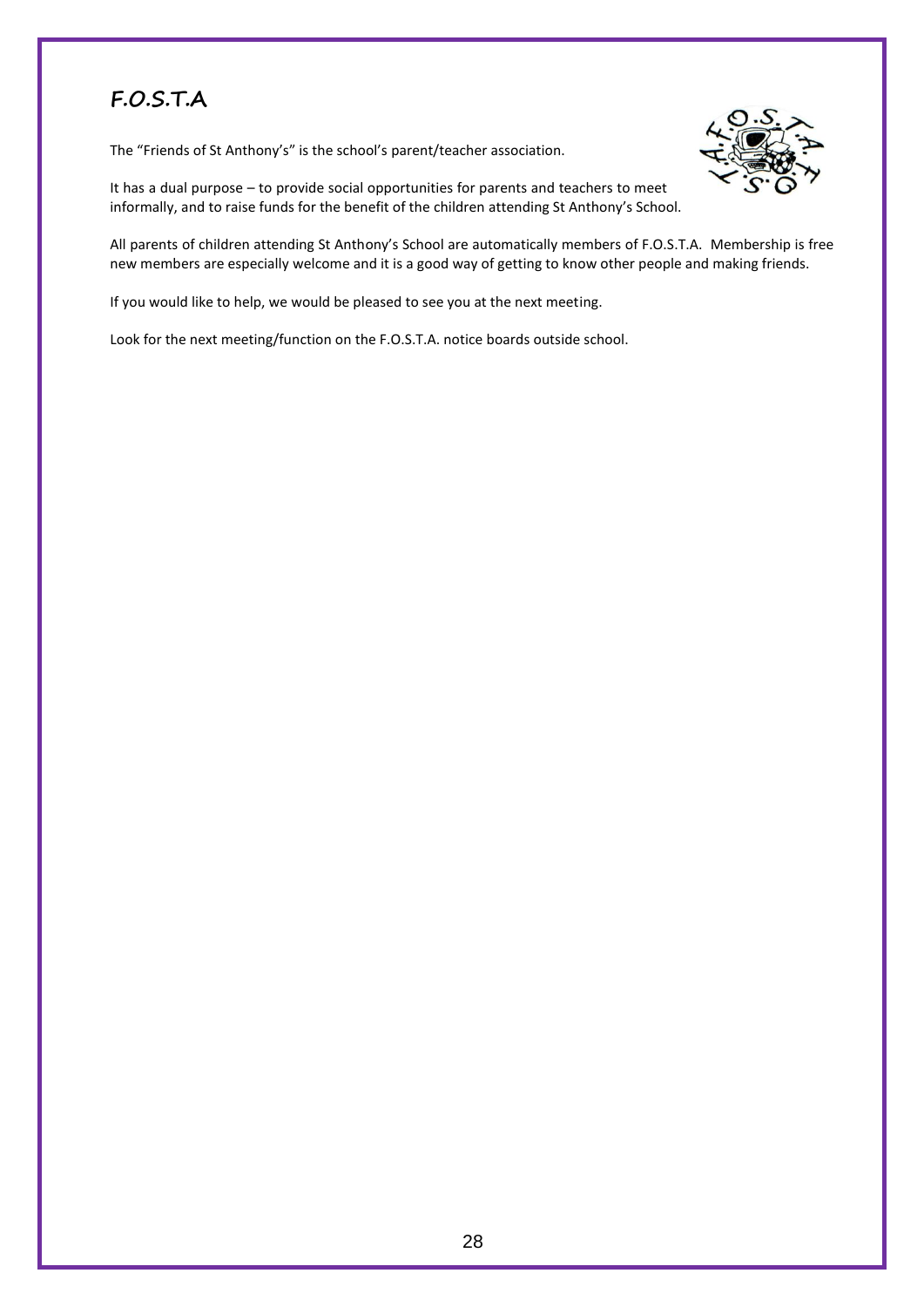## **Privacy Notice – General Data Protection Regulations**

#### **How we use information at St Anthony's Catholic Primary School**

#### **The categories of pupil information that we collect, hold and share include:**

- Personal information (such as name, unique pupil number and address)
- Characteristics (such as ethnicity, language, nationality, country of birth and free school meal eligibility)
- Attendance information (such as sessions attended, number of absences and absence reasons)
- Assessment information
- Medical conditions and information, including Care Plans
- Special Educational Needs and Disability
- Looked After Children and Children Previously Adopted
- Behaviour and exclusions
- Personal preferences (such as dietary preferences)
- Personal needs (such as hygiene procedures)
- Parent / Carer consent lists
- Family / Carer contact details and personal information (such as name, address, email address)
- Safeguarding and Child Protection records
- Relevant medical information given to us by parents/carers and other third parties (such as NHS Trusts, GPs and allied medical professionals, ie physiotherapists, occupational therapists, school nurse)
- School attended after leaving St Anthony's Catholic Primary School
- Photographs
- Information related to Pupil Premium eligibility
- Previously attended school(s)

#### **Why we collect and use this information**

We use the pupil data:

- to support pupil learning
- to monitor and report on pupil progress
- to provide appropriate pastoral care
- to record and monitor behaviour
- to assess the quality of our services
- to comply with the law regarding data sharing
- to safeguard pupils
- to support health and wellbeing
- to promote the school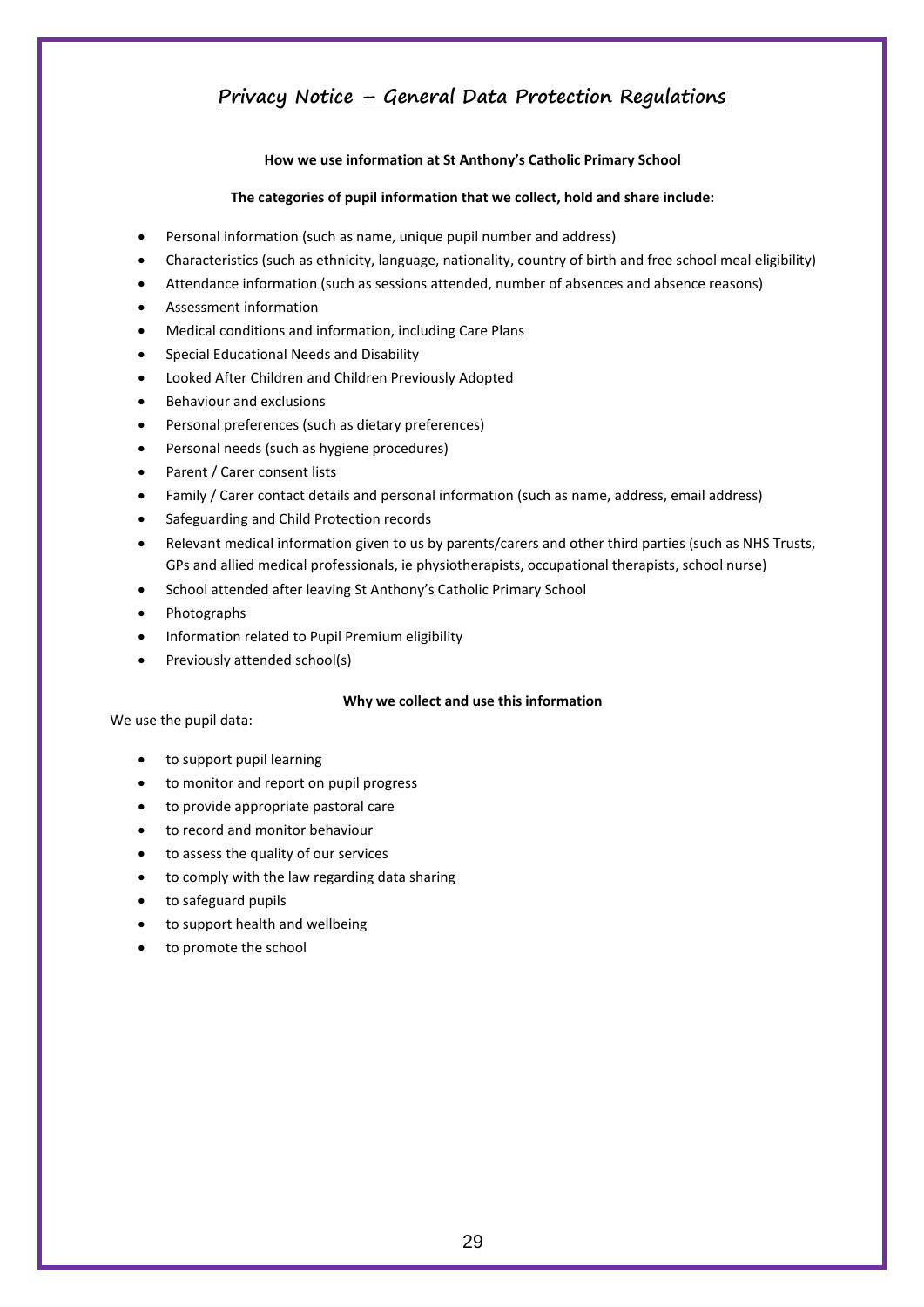#### **The lawful basis on which we use this information**

On the 25th May 2018 the Data Protection Act 1998 replaced the General Data Protection Regulation (GDPR). The condition for processing under the GDPR will be:

Article 6

- 1. Processing shall be lawful only if and to the extent that at least one of the following applies:
- (c) Processing is necessary for compliance with a legal obligation to which the controller is subject;

Article 9

- 1. Processing of personal data revealing racial or ethnic origin, political opinions, religious or philosophical beliefs, or trade union membership, and the processing of genetic data, biometric data for the purpose of uniquely identifying a natural person, data concerning health or data concerning a natural person's sex life or sexual orientation shall be prohibited.
- 2. Paragraph 1 shall not apply if one of the following applies:
- (j) Processing is necessary for archiving purposes in the public interest, scientific or historical research purposes or statistical purposes in accordance with Article 89(1) based on Union or Member State law which shall be proportionate to the aim pursued, respect the essence of the right to data protection and provide for suitable and specific measures to safeguard the fundamental rights and the interests of the data subject.

The Education (Information about Individual Pupils) (England) Regulations 2013 - Regulation 5 'Provision of information by non-maintained special schools and Academies to the Secretary of State' states 'Within fourteen days of receiving a request from the Secretary of State, the proprietor of a non-maintained special school or an Academy (shall provide to the Secretary of State such of the information referred to in Schedule 1 and (where the request stipulates) in respect of such categories of pupils, or former pupils, as is so requested.'

The Education Act 1996 - Section 537A – states that we provide individual pupil information as the relevant body such as the Department for Education.

Children's Act 1989 – Section 83 – places a duty on the Secretary of State or others to conduct research.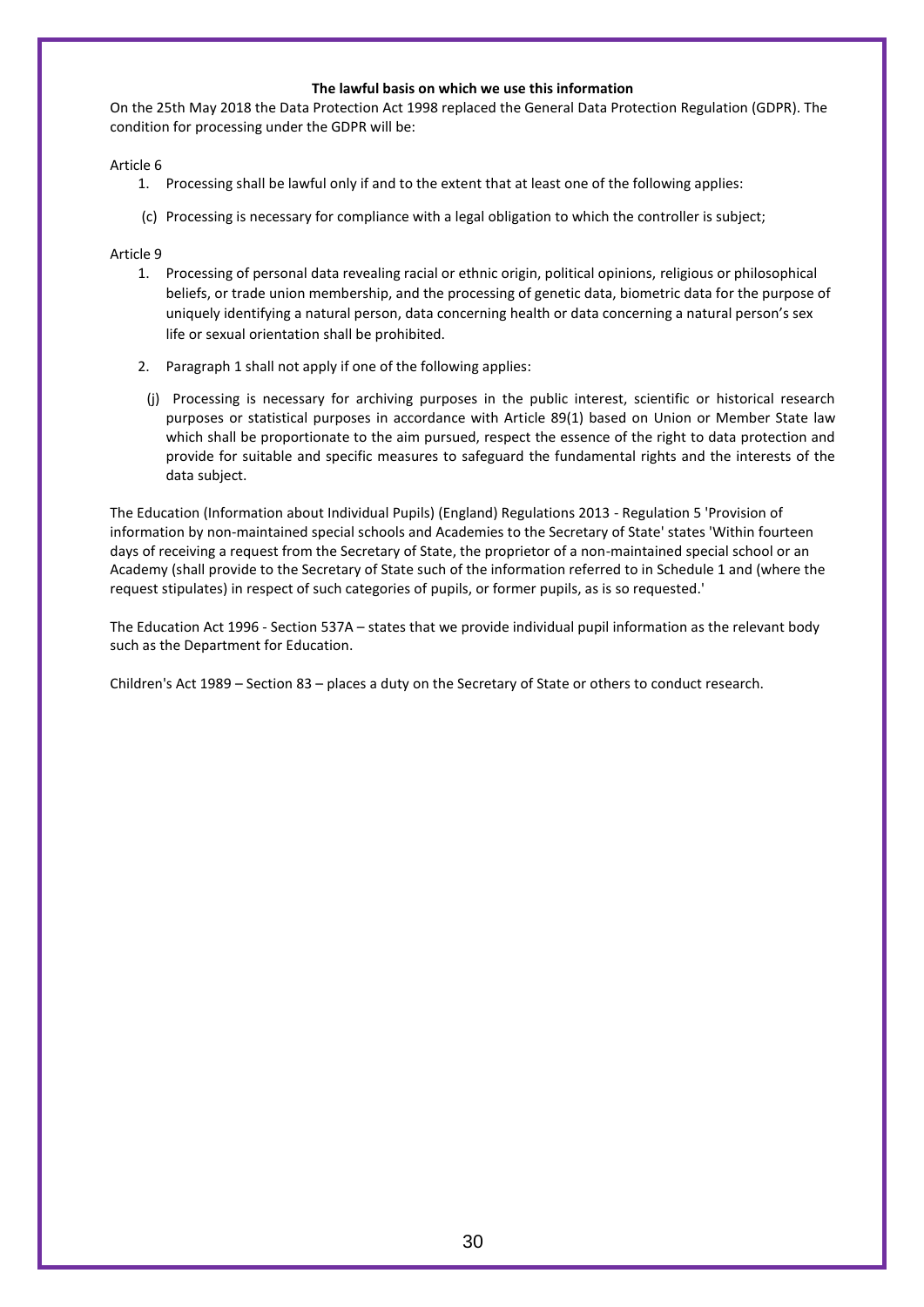#### **Collecting Pupil Information**

Whilst the majority of pupil information you provide to us is mandatory, some of it is provided to us on a voluntary basis. In order to comply with the General Data Protection Regulation, we will inform you whether you are required to provide certain pupil information to us or if you have a choice in this.

#### **Storing pupil data**

Personal data relating to pupils at St Anthony's Catholic Primary School and their families is stored in line with the school's Data Protection Policy and Retention Guidelines in the Information Management Toolkit for Schools.

#### **Who we share pupil information with**

Please see our Privacy Notice on the school website for an up-to-date list.

#### **Why we share pupil information**

We do not share information about our pupils with anyone without consent unless the law and our policies allow us to do so.

We share pupils' data with the Department for Education (DfE) and the Catholic Education Service on a statutory basis. This data sharing underpins school funding and educational attainment policy and monitoring.

We are required to share information about our pupils with our local authority (LA) and the Department for Education (DfE) under section 3 of The Education (Information About Individual Pupils) (England) Regulations 2013.

#### **Data collection requirements:**

To find out more about the data collection requirements placed on us by the Department for Education (for example; via the school census) go t[o https://www.gov.uk/education/data-collection-and-censuses-for-schools.](https://www.gov.uk/education/data-collection-and-censuses-for-schools)

#### **The National Pupil Database (NPD)**

The NPD is owned and managed by the Department for Education and contains information about pupils in schools in England. It provides invaluable evidence on educational performance to inform independent research, as well as studies commissioned by the Department. It is held in electronic format for statistical purposes. This information is securely collected from a range of sources including schools, local authorities and awarding bodies.

We are required by law, to provide information about our pupils to the DfE as part of statutory data collections such as the school census and early years' census. Some of this information is then stored in the NPD. The law that allows this is the Education (Information About Individual Pupils) (England) Regulations 2013.

To find out more about the NPD, go to [https://www.gov.uk/government/publications/national-pupil-database](https://www.gov.uk/government/publications/national-pupil-database-user-guide-and-supporting-information)[user-guide-and-supporting-information.](https://www.gov.uk/government/publications/national-pupil-database-user-guide-and-supporting-information)

The department may share information about our pupils from the NPD with third parties who promote the education or well-being of children in England by:

- conducting research or analysis
- producing statistics
- providing information, advice or guidance

The Department has robust processes in place to ensure the confidentiality of our data is maintained and there are stringent controls in place regarding access and use of the data. Decisions on whether DfE releases data to third parties are subject to a strict approval process and based on a detailed assessment of:

- who is requesting the data
- the purpose for which it is required
- the level and sensitivity of data requested: and
- the arrangements in place to store and handle the data

To be granted access to pupil information, organisations must comply with strict terms and conditions covering the confidentiality and handling of the data, security arrangements and retention and use of the data. For more information about the department's data sharing process, please visit[: https://www.gov.uk/data](https://www.gov.uk/data-protection-how-we-collect-and-share-research-data)[protection-how-we-collect-and-share-research-data](https://www.gov.uk/data-protection-how-we-collect-and-share-research-data)

For information about which organisations the department has provided pupil information, (and for which project), please visit the following website: [https://www.gov.uk/government/publications/national-pupil](https://www.gov.uk/government/publications/national-pupil-database-requests-received)[database-requests-received](https://www.gov.uk/government/publications/national-pupil-database-requests-received)

To contact DfE:<https://www.gov.uk/contact-dfe>